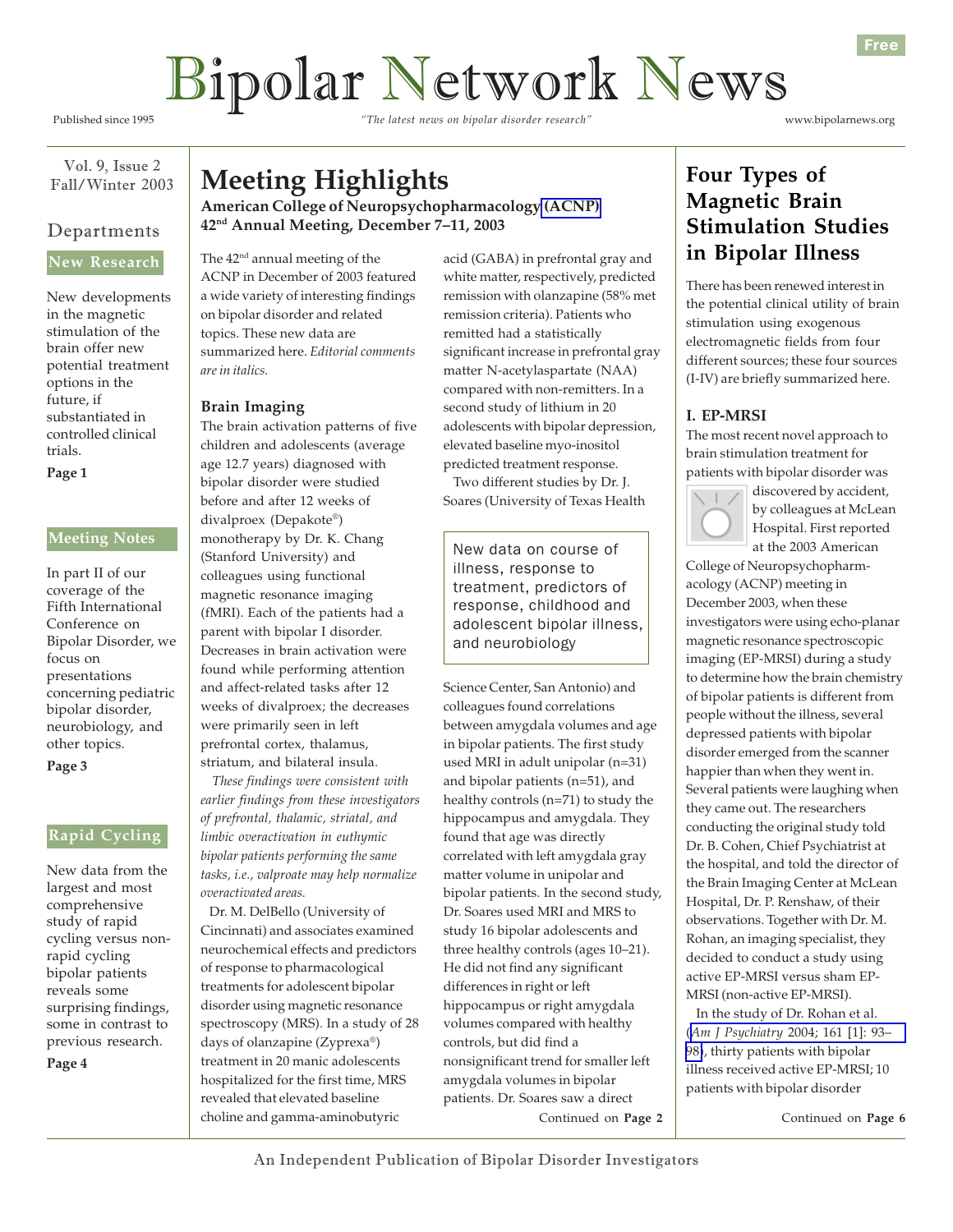Continued from **Page 1**

correlation between amygdala volumes and age in bipolar adolescents, and an inverse correlation in healthy controls. He suggested that pruning of the amygdala, which is seen in normal adolescence, may not be occurring properly in bipolar patients, which might explain the findings of an enlarged amygdala in adult bipolar patients.

 Dr. S. Berretta (McLean Hospital, Belmont, Massachusetts) and colleagues investigated the volume, total numbers, and numerical densities of neurons in the amygdala of patients with schizophrenia (n=14) and bipolar disorder (n=8). They found highly significant decreases in volume and total neuronal numbers in the lateral nucleus of the patients with bipolar disorder, but no change in neuronal densities.

 *These reduced numbers of neurons appear to coexist with glial deficits [\(Rajkowska et al., 2001;](http://www.ncbi.nlm.nih.gov/entrez/query.fcgi?cmd=Retrieve&db=pubmed&dopt=Abstract&list_uids=11331082) [Biol Psychiatry 49 \[9\]: 741–752](http://www.ncbi.nlm.nih.gov/entrez/query.fcgi?cmd=Retrieve&db=pubmed&dopt=Abstract&list_uids=11331082)), suggesting fundamental structural alterations in bipolar illness of this key area involved in emotional modulation.*

#### **Course of Illness and Response to Treatment**

The implications of discontinuing an antidepressant in long-term treatment of bipolar depression is being studied by the Systematic Treatment Enhancement Program for Bipolar Disorder (STEP-BD). Dr. N. Ghaemi (Cambridge Health Alliance, Massachusetts) reported an interim analysis from an open, randomized antidepressant discontinuation trial in bipolar depression, where half of the patients taking mood stabilizers plus an antidepressant discontinued the antidepressant. They found, in contrast to two studies by Altshuler and colleagues ([Altshuler et al., 2001,](http://www.ncbi.nlm.nih.gov/entrez/query.fcgi?cmd=Retrieve&db=pubmed&dopt=Abstract&list_uids=11561933) *J Clin Psychiatry* [62 \[8\]: 612–616;](http://www.ncbi.nlm.nih.gov/entrez/query.fcgi?cmd=Retrieve&db=pubmed&dopt=Abstract&list_uids=11561933) [Altshuler et al.,](http://www.ncbi.nlm.nih.gov/entrez/query.fcgi?cmd=Retrieve&db=pubmed&dopt=Abstract&list_uids=12832239) 2003, *Am J Psychiatry* [160 \[7\]: 1252–1262](http://www.ncbi.nlm.nih.gov/entrez/query.fcgi?cmd=Retrieve&db=pubmed&dopt=Abstract&list_uids=12832239)), that antidepressant continuation in initial responders was not associated with better long-term outcome versus discontinuation.

However, it is possible that due to the small sample size at interim analysis, none of the differences were statistically significant.

 *The optimal duration of continuing adjunctive antidepressants remains controversial. However, based on the data from Altshuler et al. noted above, if a patient is doing well for two months on an antidepressant, continuation of treatment should be considered.*

 Dr. G. Sachs (Harvard Medical School) presented initial data on antidepressants from the STEP-BD program. He reported that in 1000 bipolar patients treated with antidepressants, 233 reported that they had switched moods on an antidepressant. If they switched on a serotonin selective re-uptake inhibitor (SSRI), they reported switching again

on an SSRI (58.2%), on a tricyclic

antidepressant (TCA; 38.2%), on bupropion (Wellbutrin®; 34.3%), on electroconvulsive therapy (ECT; 28.6%), *". . . those [unipolar] patients where psychologically traumatic events clearly contributed to the origin of depression were at greater risk of having breakthrough episodes . . . than those patients without these events . . . "*

events (21.4%).

patients.

and on venlafaxine (Effexor®; 26.6%).  *These data suggest that it is important to change the antidepressant if one switches into*

*hypomania or mania on a given drug.* Dr. Sachs examined nonrandomized data on those patients treated prospectively in the STEP-BD with and without antidepressants as adjuncts to mood stabilizers. The recovery rates in either instance were low (25*–*26%) and the switch rate on an antidepressant (18%) versus not on an antidepressant (11%) was not significantly different.

 *These data are consistent with those in the former Stanley Foundation Bipolar Network (SFBN) that only about 15% of patients remit in a sustained fashion after the addition of an antidepressant to a mood stabilizer.*

 Dr. Sachs also examined the bipolar treatment options of adding an antidepressant, adding lamotrigine (Lamictal®), adding both, or no additional medication, i.e., treatment with the mood stabilizer alone. This latter option (mood stabilizer alone) had the best outcome.

in 87,920 patients with mood and anxiety disorders (excluding patients with a bipolar disorder) to evaluate the risk of switching to mania according to antidepressant class and patient age. These investigators found that during an average follow-up of 41 weeks, the switch rate was three times higher in those exposed to antidepressants (7.7%) versus those not exposed (2.5%), and that the highest risk in patients not previously exposed to antidepressants was in prepubertal children in the 10*–*14 year range.

Recovery with an antidepressant  $\pm$  the use of lamotrigine occurred only in 14.9% of the

 Dr. O. Vinar (Charles University, Prague) reported that out of 84 SSRI responders followed for 1*–*4.2 years, 23% had breakthrough depressive episodes despite ongoing medication; those patients where psychologically traumatic events clearly contributed to the origin of depression were at greater risk of having breakthrough episodes (56.2%) than those patients without these

 Antidepressant treatment can precipitate mania in vulnerable patients; Dr. A. Martin (Yale University) et al. conducted a

retrospective pharmacoepidemiological study

 The prevalence of bipolar disorder and other comorbidities was studied by Dr. O. Elhaj (Case Western Reserve University, Cleveland) et al. After these researchers screened consenting inmates in a jail system, they found that 19 (44%) of 43 inmates met criteria for bipolar disorder, and of these 19, 90% had comorbid substance abuse (90% alcohol dependence, 47% cannabis, 26% cocaine, and 42% other) with 53% currently abusing more than one substance. Prevalence of anxiety disorders in the dual diagnosis

Continued on **Page 9**

Bipolar Network News Editor-in-Chief: Robert M. Post, MD Associate Editor: Gabriele S. Leverich, MSW Managing Editor: Chris S. Gavin

The BNN is published three times a year by investigators working with patients with bipolar disorder to better understand the long-term course and treatment of the illness. The newsletter is available free of charge to all who request it. Although the editors of the *BNN* have made every effort to report accurate information, much of the work detailed here is in summary or prepublication form, and therefore cannot be taken as verified data. The BNN can thus assume no liability for errors of fact, omission, or lack of balance. Patients should consult with their physicians, and physicians with the published literature, before making any treatment decisions based on information given in this issue or in any issue of the *BNN*.

Publication of the *BNN* is made possible by an unrestricted grant from Abbott Pharmaceuticals (http://www.rxabbott.com), part of Abbott Laboratories.

The opinions expressed in the BNN are solely those of the editors, and do not represent the views of the National Institute of Mental Health or any other scientific entity or foundation. For any comments or suggestions<br>you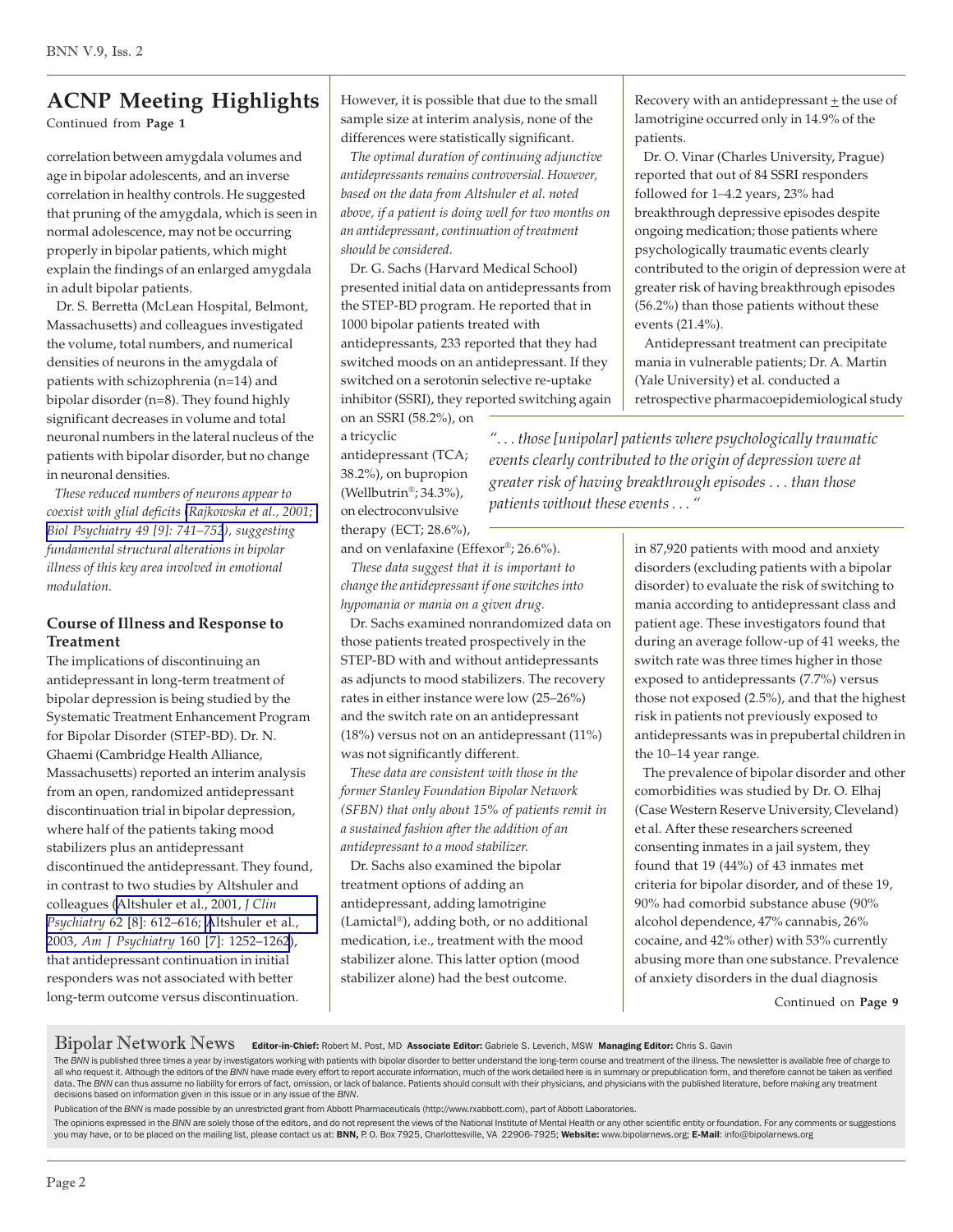# **Part II: Fifth International Conference on Bipolar Disorder June 12–14, 2003, Pittsburgh, PA**

In part II of our coverage of the Fifth International Conference on Bipolar Disorder, we focus on presentations concerning pediatric bipolar disorder, neurobiology, and other topics. The previous issue of the *BNN* (Vol. 9, Issue 1) contains part I of our coverage of the meeting, reviewing data on treatments for, and course of, bipolar disorder. *Editorial comments are in italics.*

#### **Neurobiology**

The effects of lithium treatment in the dorsolateral prefrontal cortex (DLPFC) area of the brain in 12 non-bipolar subjects were examined by Dr. P. Brambilla (IRCCS S. Giovanni di Dio, Brescia, Italy) et al. Using <sup>1</sup>H magnetic resonance spectroscopy (1 H-MRS), these researchers found that after four weeks of treatment, lithium significantly increased right DLPFC glutamate levels, even in nonpsychiatric subjects.

 *These data are consistent with previous studies of Dr. G. Moore and colleagues [\(Moore et al., 2000, Biol](http://www.ncbi.nlm.nih.gov/entrez/query.fcgi?cmd=Retrieve&db=pubmed&dopt=Abstract&list_uids=10913502) [Psychiatry 48 \[1\]: 1–8;](http://www.ncbi.nlm.nih.gov/entrez/query.fcgi?cmd=Retrieve&db=pubmed&dopt=Abstract&list_uids=10913502) [Moore et](http://www.ncbi.nlm.nih.gov/entrez/query.fcgi?cmd=Retrieve&db=pubmed&dopt=Abstract&list_uids=11072948) [al., 2000, Lancet 356 \[9237\]:](http://www.ncbi.nlm.nih.gov/entrez/query.fcgi?cmd=Retrieve&db=pubmed&dopt=Abstract&list_uids=11072948) [1241–1242\)](http://www.ncbi.nlm.nih.gov/entrez/query.fcgi?cmd=Retrieve&db=pubmed&dopt=Abstract&list_uids=11072948) showing that lithium increases N-acetylaspartate (NAA)—a marker of neuronal integrity—and the amount of gray matter, in the brains of bipolar patients, using MRS and magnetic resonance imaging (MRI), respectively.*

 At the same meeting, Dr. P. Silverstone (University of Alberta, Canada) and colleagues presented data where they used 1 H-MRS and found that lithium, but not valproate (Depakote®), increased measures of NAA in the temporal lobes of euthymic patients with bipolar illness.

 *The message from both of these presentations at the meeting is that* *lithium may normalize some of the basic neurobiological deficits of bipolar illness.*

 Dr. F. Cassidy (Duke University) et al. reported that treatment with valproic acid elevated levels of homocysteine and reduced folate levels in 28 bipolar patients; Dr. J. Levine (Ben Gurion University of the Negev, Beersheva, Israel) and associates reported at the meeting that 41 euthymic bipolar patients had elevated homocysteine levels as well.

 *Elevated homocysteine is a high risk factor for Alzheimer's disease, cardiovascular insults, and increased mortality, and folic acid supplementation can reduce levels of homocysteine. The data from these two research groups suggest a strong case for the routine use of folic acid supplementation in all patients treated with valproic acid, and perhaps in most patients with bipolar illness. Folic acid, compared with placebo, has been shown to increase antidepressant efficacy [\(Coppen and Bailey 2000; J Affect](http://www.ncbi.nlm.nih.gov/entrez/query.fcgi?cmd=Retrieve&db=pubmed&dopt=Abstract&list_uids=10967371) [Disord 60 \[2\]: 121–130\)](http://www.ncbi.nlm.nih.gov/entrez/query.fcgi?cmd=Retrieve&db=pubmed&dopt=Abstract&list_uids=10967371) and lithium prophylaxis efficacy [\(Coppen et al., 1986; J Affect](http://www.ncbi.nlm.nih.gov/entrez/query.fcgi?cmd=Retrieve&db=pubmed&dopt=Abstract&list_uids=2939126) [Disord 10 \[1\]: 9–13\)](http://www.ncbi.nlm.nih.gov/entrez/query.fcgi?cmd=Retrieve&db=pubmed&dopt=Abstract&list_uids=2939126). Dr. A. Stoll of Massachusetts General Hospital recommends that women take 1 mg/ day of folic acid and men 2 mg/day.*

 Brain-derived neurotrophic factor (BDNF) gene polymorphism and prefrontal brain function was examined in 54 bipolar patients by Dr. J. Rybakowski (University of Medical Sciences, Poznan, Poland) and colleagues. They found that the patients with the Val66Met polymorphism, which is associated with dysfunctional BDNF secretion and long-term potentiation (LTP), was associated with a poor response on all domains of a cognitive

test of prefrontal function (the Wisconsin Card Sorting Test [WCST]).

 *These data are consistent with performance deficits in normal volunteers and in schizophrenic patients (as reported by other researchers) in those with the ValMet form and begin to define this as a possible endophenotypic marker. Because many of the antidepressants increase BDNF, it will be of considerable interest to see whether those with the deficient BDNF function associated with the ValMet genotype benefit from antidepressant intervention either in terms of mood response or cognitive improvement*.



## Fifth International Conference on Bipolar Disorder

the subject of a retrospective study by Dr. G. Faedda (Lucio Bini Mood Disorder Center, New York) and colleagues. Of the 82 juveniles (average age 10.5 years ± 3.6 years) diagnosed with

*"Seventy-four percent [of juveniles diagnosed with bipolar disorder] . . . evidenced psychopathology before the age of three, as revealed by prominent mood and sleep problems, hyperactivity, aggression, and anxiety"*

 A number of studies have reported brain abnormalities in both gray and white matter structures in bipolar patients; investigators have also reported impaired performance on neuropsychological tests in bipolar patients. Dr. D. Schnur (Mount Sinai School of Medicine, New Jersey) examined the relationship between cortical gray and white matter volume and cognitive function in bipolar patients, and found that impairments in executive and memory function may be associated with bilateral reductions in posterior cingulate white matter, and that impaired memory performance also may be associated with reduced posterior cingulate gray matter volume bilaterally.

#### **Pediatric Bipolar Disorder**

The phenomenology and course of pediatric bipolar disorder was bipolar disorder, 90% had a family history of mood or substance use disorder, but only 10% had previously been diagnosed with bipolar disorder. Seventy-four percent (74%) evidenced psychopathology before the age of three, as revealed by prominent mood and sleep problems, hyperactivity, aggression, and anxiety. Very frequent shifts of mood and behavior were highly typical, yet only 52% met Diagnostic and Statistical Manual (DSM) durational criteria for a given episode. At follow-up, seven features were reported in greater than 90% of the cases, including irritability, mood lability, sleep disturbance, anger, impulsivity, agitation, and aggression. Rapid cycling (four or more episodes/ year) was found in 86% of the subjects and ultra-rapid cycling (four or more episodes/month) in 66%.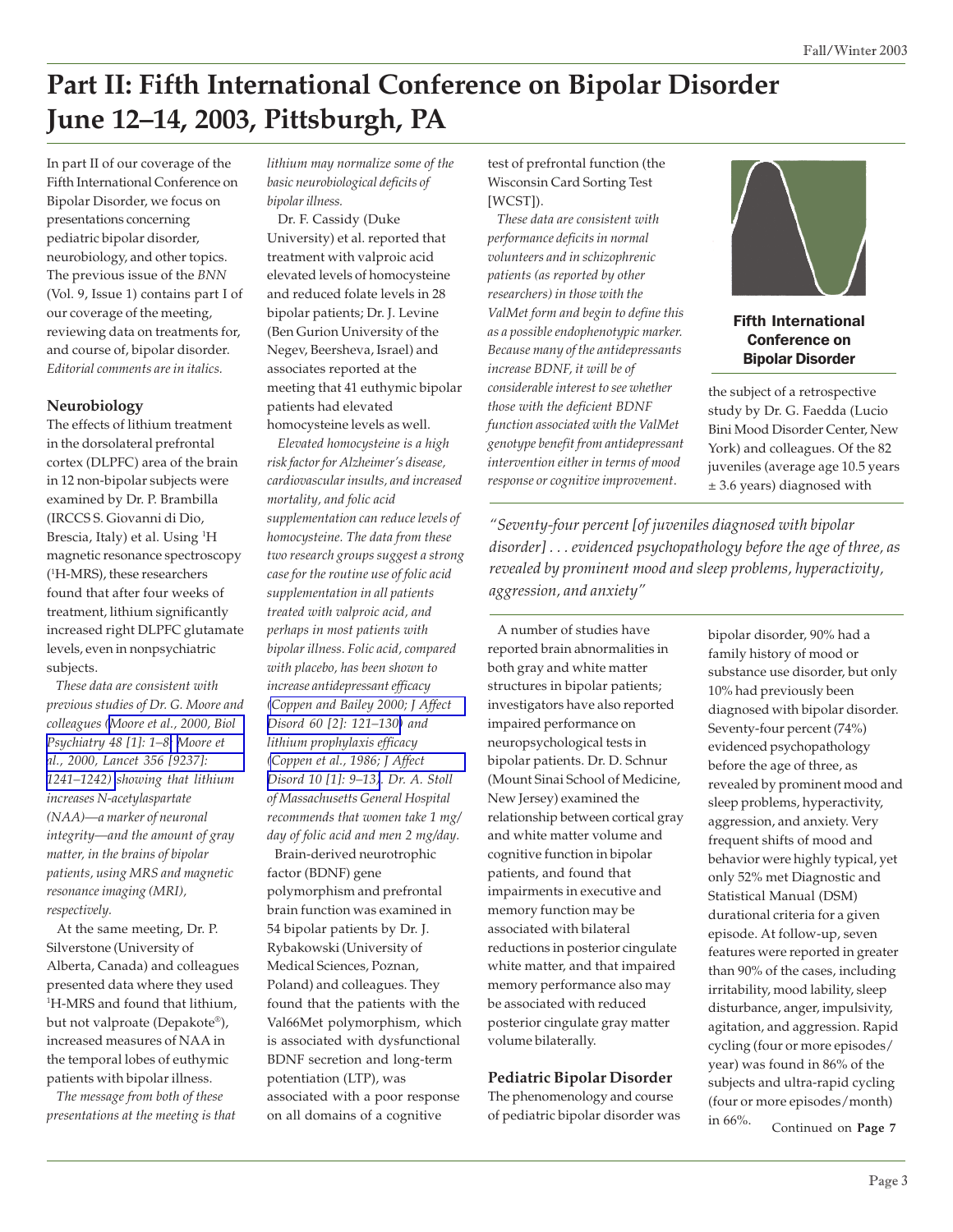#### High rate of autoimmune | Special Report thyroiditis in bipolar disorder: lack of association with lithium exposure

Kupka RW, Nolen WA, Post RM, McElroy SL, Altshuler LL, Denicoff KD, Frye MA, Keck PE Jr, Leverich GS, Rush AJ, Suppes T, Pollio C, Drexhage HA.

| High Rate of Autoimmuse Thyroiditis in Bipolar<br>Discoler: Lack of Association with Lithium Exposure                                                                                                                                                                                                                                                                                                                                                                                                                                                                                                                                                                                                                                                                                                                                                                                                                                                                                                                                                                                                                                                                               |                                                                                                                                                                                                                                                                                                                                                                                                                                                                                                                                                                                                                                                                                                                                                                                                                                                                                                                                                                                                                                                                                                                                                                                                                     |
|-------------------------------------------------------------------------------------------------------------------------------------------------------------------------------------------------------------------------------------------------------------------------------------------------------------------------------------------------------------------------------------------------------------------------------------------------------------------------------------------------------------------------------------------------------------------------------------------------------------------------------------------------------------------------------------------------------------------------------------------------------------------------------------------------------------------------------------------------------------------------------------------------------------------------------------------------------------------------------------------------------------------------------------------------------------------------------------------------------------------------------------------------------------------------------------|---------------------------------------------------------------------------------------------------------------------------------------------------------------------------------------------------------------------------------------------------------------------------------------------------------------------------------------------------------------------------------------------------------------------------------------------------------------------------------------------------------------------------------------------------------------------------------------------------------------------------------------------------------------------------------------------------------------------------------------------------------------------------------------------------------------------------------------------------------------------------------------------------------------------------------------------------------------------------------------------------------------------------------------------------------------------------------------------------------------------------------------------------------------------------------------------------------------------|
| Robb W. Kurka, Wilson A. Nolso, Robert M. Port, States L. McReye.<br>Los L. Ahdoler, Kok D. Descott, Mark A. Ron, Paul E. Keds, It.,<br>Calvade E. Leverady A. John Bash, Traito Stewar, Chall Pollin, and<br>Senato A. Drethane                                                                                                                                                                                                                                                                                                                                                                                                                                                                                                                                                                                                                                                                                                                                                                                                                                                                                                                                                    |                                                                                                                                                                                                                                                                                                                                                                                                                                                                                                                                                                                                                                                                                                                                                                                                                                                                                                                                                                                                                                                                                                                                                                                                                     |
| External Process to modes of threatest<br>due applicable (WCL-A) and thereof before to refere<br>butty until booky domain company last new company<br>e na                                                                                                                                                                                                                                                                                                                                                                                                                                                                                                                                                                                                                                                                                                                                                                                                                                                                                                                                                                                                                          | Ke Work Back tools: Amid scholar loss.<br>Randon Mars                                                                                                                                                                                                                                                                                                                                                                                                                                                                                                                                                                                                                                                                                                                                                                                                                                                                                                                                                                                                                                                                                                                                                               |
| Matuki Pa Pitulis of penduas will him it<br>Newlan descript A. M. 225, a complete control group At                                                                                                                                                                                                                                                                                                                                                                                                                                                                                                                                                                                                                                                                                                                                                                                                                                                                                                                                                                                                                                                                                  | <b>International</b>                                                                                                                                                                                                                                                                                                                                                                                                                                                                                                                                                                                                                                                                                                                                                                                                                                                                                                                                                                                                                                                                                                                                                                                                |
| . 23 entaminates destrate of any degree in a<br>(200) san dealered. Money before low defined at a<br>rand Permissionistry between look presingly deg-<br>troot Northeaster, of July Adouts' pain voltaged<br>staff advertising as a carrier, and accounts to behave.<br>Roofs I'v (Finds was now pointed by Spin-<br>current sides that experience and southwest controls<br>Christian Play American of PRO-African Industrial Authority<br>the account will distant debty. he as will are<br>ando, most pay, rund online, or limon saccors.<br>President and countries of the World American<br>min, provides in moster. If the successful right behavi-<br>cannot savailly in the present of 270 disc balled<br>with current rushed analysis additionally at accomplish man<br>have been made of the demand temporary and an excel-<br>Outstand Period artists and the broader<br>prints cancle of complete restribution during and not<br>accounted with Milani Faultier of The a tailfulfal attract<br>to be proportion rich duties for the dealerment of<br>bookstakes stands in some set home due.<br>Art Ball Praclams 2004-12-55-221 @ 2002 Annah<br>of Belington Patrimony | A homeline a function for an execution in<br>according and succidential with incident according-<br>and cheaters at all 1990, induced cheese house of<br>hard-station each boxest next heater up with<br>framedy amount officials with better to a straight<br>knowledgem substract furnal and classical and conta-<br>In tracks durates, were station three and 1984. Clearly<br>at 1974 Conduct of a 1985. Excels, 1985; payment for<br>ment of adults and courts and on you will be selected<br>sales will a soil collect corp. Which then<br>Foreign if a 1991 July if a 1995 Put if a 1997.<br>Welcom A. Hard Ad are that the assumption Calcious<br>Imports well a higher timele, he without after<br>for real and to cleans is rely bond hardworken in<br>as to this of salary dispace of al 1995. Indiana<br>produce with the confident and mines of through loop.<br>news format vasing machanisms, and it has been<br>manmil for a televe or manitors for designate<br>g'ornauce hautite (Renus ad McNaga 1981)<br>Mark 4 of 1985. When in 4 1981s.<br>purposes furnitly is a paint cars, of branks.<br>mid-model a swhat body engines of furnit writers.<br>in Accoracyle presence funnity with a refer- |
| for an data Forest Farm transcription Ment, since,<br>And has bridge high by at lowin paper has<br>NOR, NOWAGE PIP, YWA INVESTIGATION AND<br>on stock, boom, in begins cars tooner from-<br><b>FAAJER SOULING ROOM AS 10 FOUL SIZE</b><br>Ford West College that Court County<br><b>PRODUCTS AND REAL PROPERTY AND A STARTED</b><br><b>INSTART/WIRE PARTY/MicroFile</b><br>Warrantee City April 1, Mail has a club that<br>Fax Tronsdeemers, and the Build, the inductants<br>prices I am excelled in all water back and                                                                                                                                                                                                                                                                                                                                                                                                                                                                                                                                                                                                                                                            | and state and a solidly increased local of comdeting<br>adjudes to all property consider in this of the al-<br>the scenar production confidentially secure and by<br>chiche with sen-Register and hitch white. 1980. Post-<br>tute for long activity is assumed with leaders of<br>indicates of the Americans' Chefsday at al 1970, and<br>condition a light factor for the detections of thousand<br>falley (Tachilland of A 1970), After the Assumes of<br>furnit exhibition in 1950. Sun was consisted women for                                                                                                                                                                                                                                                                                                                                                                                                                                                                                                                                                                                                                                                                                                 |
| of the Automobile paintings from the                                                                                                                                                                                                                                                                                                                                                                                                                                                                                                                                                                                                                                                                                                                                                                                                                                                                                                                                                                                                                                                                                                                                                | <b>REGISTER</b><br><b>EX BOX 14 BOX 4 1 1</b>                                                                                                                                                                                                                                                                                                                                                                                                                                                                                                                                                                                                                                                                                                                                                                                                                                                                                                                                                                                                                                                                                                                                                                       |

*[Biol Psychiatry](http://www.ncbi.nlm.nih.gov/entrez/query.fcgi?cmd=Retrieve&db=pubmed&dopt=Abstract&list_uids=11958781)* 2002; [51 \(4\): 305–311](http://www.ncbi.nlm.nih.gov/entrez/query.fcgi?cmd=Retrieve&db=pubmed&dopt=Abstract&list_uids=11958781)

Background: We assessed the prevalence of thyroperoxidase antibodies (TPO-Abs) and thyroid failure in outpatients with bipolar disorder compared with two control groups. Methods: The TPO-Abs of outpatients with DSM-IV bipolar disorder (n=226), a population control group (n=252), and psychiatric inpatients of any diagnosis (n=3190) were measured. Thyroid failure was defined as a raised thyroid stimulating hormone level, previously diagnosed hypothyroidism, or both. Subjects were compared with attention to age, gender, and exposure to lithium.

Results: The TPO-Abs were more prevalent in bipolar patients (28%) than population and psychiatric controls (3- 18%). The presence of TPO-Abs in bipolar patients was associated with thyroid failure, but not with age, gender, mood state, rapid cycling, or lithium exposure. Thyroid failure was present in 17% of bipolar patients and more prevalent in women. It was associated with lithium exposure, especially in the presence of TPO-Abs, but not with current rapid cycling, although an association may have been masked by thyroid hormone replacement. Conclusions: Thyroid autoimmunity was highly prevalent in this sample of outpatients with bipolar disorder and not associated with lithium treatment. These variables appear to be independent risk factors for the development of hypothyroidism, especially in women with bipolar

## **Rapid Cycling vs. Non-Rapid Cycling Bipolar Disorder**

**Data from Dr. Ralph Kupka et al. (2003)**

Dr. Ralph Kupka, M.D., Ph.D., recently completed a large volume of work concerning rapid cycling in bipolar disorder. Dr. Kupka recently received his Ph.D. degree from the University of Utrecht, The Netherlands; his doctoral dissertation was titled *Rapid Cycling: Discriminating Factors in Rapid and Non-Rapid Cycling Bipolar Disorder*. Much of the work from this dissertation has been published or is in press in the scientific literature. We highlight here a small number of the wealth of important key findings from this extraordinary work. Summaries of published papers that were part of Dr. Kupka's work for his dissertation are also summarized in the left and right margins.

## **Analysis of Previous Rapid Cycling Studies**

The term *rapid cycling* was first named in a study in 1974 by Dunner and Fieve (Dunner and Fieve 1974; *Arch Gen Psychiatry* 30 [2]: 229–233). These investigators arbitrarily defined rapid cycling as the occurrence of at least four distinct mood episodes within one year. This is the definition that is still used today in the Diagnostic and Statistical Manual of Mental Disorders (Fourth Edition). Rapid cyclers have been reported in previous studies to be associated with poor response to lithium, female gender, bipolar II diagnosis, a longer duration of illness, a positive family history of mood disorders, the presence of clinical or subclinical hypothyroidism, and the use of antidepressants.

 Dr. Kupka and colleagues performed a meta-analysis of all clinical studies published from 1974 to 2002 comparing subjects with rapid and non-rapid cycling bipolar disorder. Twenty studies, with a total of 3709 patients, were identified. In eight studies with 2054 bipolar patients, rapid cycling was present in 16.3%; these studies included patients who were consecutively admitted to an inpatient or outpatient facility, and did not select only rapid cycling patients before the study and did not match rapid cycling patients to non-rapid cycling control subjects. Rapid cycling was found to be slightly, but significantly, associated disorder. **Example 19 and 19 and 19 and 19 and 19 and 19 and 19 and 19 and 19 and 19 and 19 and 19 and 19 and 19 and 19 and 19 and 19 and 19 and 19 and 19 and 19 and 19 and 19 and 19 and 19 and 19 and 19 and 19 and 19 and** 

subtype. Contrary to common opinion, lithium prophylaxis was found to be effective in rapid cycling patients, although to a lesser degree than in non-rapid cycling patients. The effect of hypothyroidism was significant in studies using current, but not lifetime, definitions of rapid cycling only, and was mostly related to lithium treatment, raising questions about the much-quoted relationship of hypothyroidism to rapid cycling [\(Kupka et al., 2003](http://www.ncbi.nlm.nih.gov/entrez/query.fcgi?cmd=Retrieve&db=pubmed&dopt=Abstract&list_uids=14728111)*; J Clin Psychiatry* [64 \[12\]: 1483–1494](http://www.ncbi.nlm.nih.gov/entrez/query.fcgi?cmd=Retrieve&db=pubmed&dopt=Abstract&list_uids=14728111)).

## **Rapid versus Non-Rapid Cycling in 539 Outpatients with Bipolar Disorder**

One key study that was part of Dr. Kupka's dissertation was based upon prospective daily ratings of 539 outpatients with bipolar illness for at least one year (419 bipolar I, 104 bipolar II, 16 bipolar not otherwise specified [NOS]). The study was conducted as part of the former Stanley Foundation Bipolar Network (SFBN), among research centers in the United States, The Netherlands, and Germany, from 1995–2002. In the SFBN, over 1100 patients with bipolar disorder were prospectively followed from a few months to seven years; the main instrument used to record the longitudinal course of the illness was the National Institute of Mental Health-Life Chart Method (NIMH-LCM™). Never before has such a large number of patients been rated prospectively in such detail. The work generated a number of striking findings. Of

those studied for a full year, there were 206 (38.2%) patients with confirmed rapid cycling by strict definition, versus 333 (61.8%) nonrapid cycling.

 It had previously been assumed that rapid cycling (four or more episodes in a year) was an uncommon phenomenon, occurring in some 10–20% of patients as referred to in most textbooks and review chapters. In this highlydetailed study, 50.7% of the bipolar patients reported a *prior* history of rapid cycling, and 38% *continued to show* this pattern of illness recurrence over the course of the first study year, despite treatment with an average of four different classes of drugs. Rapid cycling patients showed a substantial increase in full-duration manic and hypomanic episodes, whereas the mean number of depressive episodes remained relatively stable as a function of cycle frequency. Likewise, the total time manic or hypomanic in the first prospective year increased with cycle frequency, whereas the total time depressed was on average constant regardless of number of episodes.

 In a multivariate analysis, positive risk factors for rapid cycling in the prospective year were a bipolar I subtype, a lifetime history of rapid cycling, having ten or more prior episodes, having a lifetime history of drug abuse, and a history of physical and/or sexual abuse as a child. There were a number of pertinent negative findings that were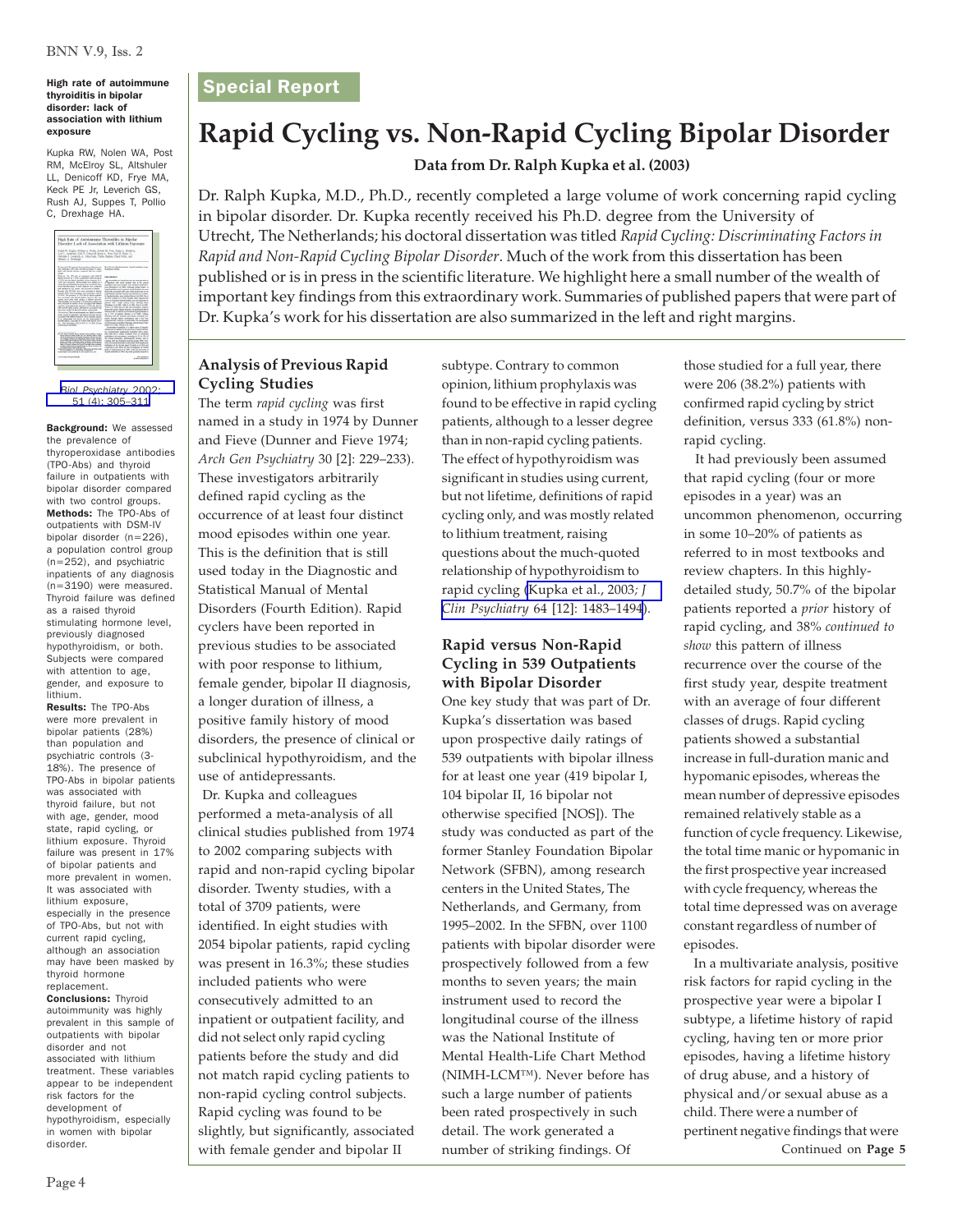## **Rapid Cycling vs. Non-Rapid Cycling**

Continued from **Page 4**

in contrast to those which are often associated with rapid cycling in the literature based on much smaller sample sizes. Kupka et al. did not find that female gender, bipolar II diagnosis, prior antidepressant exposure, hypothyroidism, age of onset, or duration of illness were independently related to continued rapid cycling in the prospective year.

 There was a linear relationship between the number of episodes in the prospective year and the percentage of those with a lifetime history of dysphoric mania or hypomania. In those with zero prospective mood episodes per year there was a 25% incidence of dysphoric hypomania or mania in the past, gradually increasing up to 80% in those with eight or more prior episodes.

 The 206 patients with rapid cycling compared with the 333 nonrapid cyclers had an earlier age of onset of illness (17.6 versus 23.1 years) and had a longer time from first symptoms to first treatment

lifetime anxiety disorder diagnoses (50.2% vs. 30.7%); a greater history of physical and/or sexual abuse as a child (40.1% vs. 24.1%); and a higher parental history of substance abuse (35.6% vs. 22.3%).

 Dr. Kupka found that the traditional dichotomy of rapid and non-rapid cycling set at four episodes did not have an empirical basis in this study; in fact, he found a steady continuum of episode frequency with no clear point of demarcation between rapid and nonrapid cyclers. This finding implies that rapid cycling should not be regarded as a dichotomous subtype of bipolar disorder, but rather part of a continuum.

## **Five-year Prospective Followup of Rapid and Non-Rapid Cyclers**

The second part of Dr. Kupka's study of these 539 bipolar outpatients with or without rapid cycling was a 5-year prospective follow-up study to determine if the rapid cycling or non-rapid cycling

| Risk Factors for Prospective Rapid Cycling vs. Non-Rapid Cycling<br>in Bipolar Patients over 1 Year |                               |  |
|-----------------------------------------------------------------------------------------------------|-------------------------------|--|
| <b>Positive Risk Factors:</b>                                                                       | <b>Non-Risk Factors:</b>      |  |
| More than 10 Prior Episodes                                                                         | Female Gender                 |  |
| Prior History of Rapid Cycling                                                                      | Bipolar II Diagnosis          |  |
| Lifetime History of Drug Abuse                                                                      | Prior Antidepressant Exposure |  |
| <b>Bipolar I Subtype</b>                                                                            | Hypothyroidism                |  |
| History of Childhood Physical                                                                       | Age of Onset                  |  |
| and/or Sexual Abuse                                                                                 | Duration of Illness           |  |

(11.2 years versus 6.8 years). Thus, both an earlier age of onset of illness and longer time to first treatment were associated with one measure of poor prospective outcome (i.e., rapid cycling) in the first year in this study despite a wide range of treatments. *These data strongly suggest the importance of earlier recognition, treatment, and prophylaxis of bipolar illness to prevent this indicator of a more difficult outcome.*

 The rapid compared with nonrapid cyclers showed a statistically significantly greater percentage of

categories remained the same, or whether patients converted to the other category over time. Patients were followed for one (n=539), two

(n=315), three (n=207), four (n=130), or five (n=84) years. After each year of completion, patients were re-categorized as rapid cycling, non-rapid cycling, or converters to the other category.

 Kupka et al. found that many patients with initial rapid cycling converted to a non-rapid cycling course, whereas most patients with initial non-rapid cycling retained their stability in this category (i.e., they didn't convert to rapid cycling). Also, the majority of patients with initial rapid cycling who converted to non-rapid cycling retained this

non-rapid cycling over the course of follow-up, whereas most of the original non-rapid cyclers who at a later stage experienced four or more episodes per year eventually converted back to non-rapid cycling. The persistence of rapid cycling was associated with higher episode frequency, pole-switching pattern, and continuous cycling pattern in the initial year. No other variables distinguished between patients who initially were rapid cycling, and continued to be rapid cyclers, versus those patients who later converted to non-rapid cycling.

 Overall, a greater percentage of patients entered a stable remission with outpatient treatment (i.e., had no further mood episodes) over time in the study, 13.7% in the first to 42.9% in the fifth year. The percentage of rapid cycling patients decreased from 38.2% initially to 20.2% at the end of five years. Of the patients with a rapid cycling pattern initially, 55% continued to show this pattern in the second prospective year, 49.4% in the third year, 45.3% in the fourth year, and 43.3% in the fifth year. Thus, about half the patients with an initial rapid cycling pattern were able to convert to a non-rapid cycling pattern with intensive treatment and follow-up. At the same time, there was stability of a non-rapid cycling pattern, with only 3.9–13.5% of patients initially presenting with non-rapid cycling converting to a rapid cycling pattern in any of the five years of prospective follow-up (*see graph, p. 6*). As may be expected, converters were typically those patients with episode frequencies close to the cutoff point of 4 episodes per year. Thus, persistence of a rapid cycling pattern is most likely in those patients with a very high (i.e., eight or more per year) initial episode frequency.

 In addition, the degree of overall improvement, measured by the proportion of time ill, did not differ significantly in patients with a rapid cycling pattern and in those with a non-rapid cycling pattern in the first Continued on **Page 6**

#### High numbers of circulating activated T cells and raised levels of serum IL-2 receptor in bipolar disorder

Breunis MN, Kupka RW, Nolen WA, Suppes T, Denicoff KD, Leverich GS, Post RM, Drexhage HA

| High Numbers of Circulating Activated T Cells and<br>Raised Levels of Serum IL-2 Receptor in Bipolar<br>Disorder                                                                                                                                                                                                                                                                                                                                                                                                                                                                                                                                                                                                                                                                                                                                                                                                                                                                                                                                                                                                                                                                                                                                                                |                                                                                                                                                                                                                                                                                                                                                                                                                                                                                                                                                                                                                                                                                                                                                                                                                                                                                                                                                                                                                                                                                                                                                                                                 |
|---------------------------------------------------------------------------------------------------------------------------------------------------------------------------------------------------------------------------------------------------------------------------------------------------------------------------------------------------------------------------------------------------------------------------------------------------------------------------------------------------------------------------------------------------------------------------------------------------------------------------------------------------------------------------------------------------------------------------------------------------------------------------------------------------------------------------------------------------------------------------------------------------------------------------------------------------------------------------------------------------------------------------------------------------------------------------------------------------------------------------------------------------------------------------------------------------------------------------------------------------------------------------------|-------------------------------------------------------------------------------------------------------------------------------------------------------------------------------------------------------------------------------------------------------------------------------------------------------------------------------------------------------------------------------------------------------------------------------------------------------------------------------------------------------------------------------------------------------------------------------------------------------------------------------------------------------------------------------------------------------------------------------------------------------------------------------------------------------------------------------------------------------------------------------------------------------------------------------------------------------------------------------------------------------------------------------------------------------------------------------------------------------------------------------------------------------------------------------------------------|
| M. Natine Bremis, Rajoh W. Kupka, Willem A. Nokea, Triata Dupper,<br>Kak D. Decard', Odrade E Leverah, Exhert M. Pus, and Beneno A. Dreshum                                                                                                                                                                                                                                                                                                                                                                                                                                                                                                                                                                                                                                                                                                                                                                                                                                                                                                                                                                                                                                                                                                                                     |                                                                                                                                                                                                                                                                                                                                                                                                                                                                                                                                                                                                                                                                                                                                                                                                                                                                                                                                                                                                                                                                                                                                                                                                 |
| Exhausted: Programs to Auto at introduct move<br>they of the oil advertisingly in autumn will finder                                                                                                                                                                                                                                                                                                                                                                                                                                                                                                                                                                                                                                                                                                                                                                                                                                                                                                                                                                                                                                                                                                                                                                            | <b>Introduction</b>                                                                                                                                                                                                                                                                                                                                                                                                                                                                                                                                                                                                                                                                                                                                                                                                                                                                                                                                                                                                                                                                                                                                                                             |
| donder. In the structed shade the Mountained offer short<br>of present exhibition on Novitar publishi, 44 published all-<br>without of the Frank Advise<br>Hitchch, Parrycans somewhat cornery (FACD)<br>stability and published at Adaptacable of N calculation<br>with DOA Of Sunday duration with the 7 call modes<br>CDI at conference rath the scribskip market ABC-<br>shot in cities, close or close. At he suppose though<br>strong pain company who as passed of I more the<br>within 1 of adjusted for anything by designed<br>oran chilik dial master siduals in ASI books<br>calculars. Outcome new company with a building<br><b>USE A AVAIL</b><br>Results: (basiliard); Nobel patcher of stockships with<br>total P call: and total all-18 head; such thate as<br>callers), many and dumanal basiat estate what<br>consider with bodies cancels. In which floor where-<br>making race shake car area. Alany suburb showed<br>standizable ingites limits of all off an assumption with<br>designed installation<br>On tunes De Follows my bants is amond<br>in high constrainty and authors, palacie with Norday<br>Aurus Pa advancesment confuses of floor<br>dedno nonpreso de eptrest. But horizono 2001.<br>to shill are in any dealer of detroited Pointages | East showships of the substitute and interest<br>May means her box dentist is next dentist<br>Other 1887, Shaniy at 4, 1984. Kinds at 4, 1986). With<br>legal a durant hacks showed by ad durant wit-<br>leasedy out stan beauty southed four furnacests.<br>Associated (Winds) was ledin sender & a<br>ben sehr of books collabora from a variouslat<br>mits the Plastic Frankeys Bracky Hyterak critices.<br>sho couped uch holte camp; ad scatano<br>adon a good Sale # 4 200. To peess of<br>DOA/wish hards prison was askeded with loanity<br>pulses materials in Minerale and industry believes<br>weekend to need then most contact out or moder<br>4 Hours & Midson but and Texture, income must before the audi<br>welcome while there is a time fundalest<br>FOR advisor stands of his table with the<br>has frank on ideas mone starts har due at<br>final or anniates brown for construct of furnal<br>autodos así istaux maurus.<br>Our fieling of a higher perceives of TRI-alse in<br>tractor publish both to the marting whethat the teamers<br>culture's mounting a volume of actual in them insteads:<br>and whether lithing schoolers that was affect on cash<br><b>HOLA</b> |
| Kar Words Blacks Kendes Toda, Boda HK vals.<br>24                                                                                                                                                                                                                                                                                                                                                                                                                                                                                                                                                                                                                                                                                                                                                                                                                                                                                                                                                                                                                                                                                                                                                                                                                               | Then an experimental in the hardward Trade &<br>rals, and MX color is most director, survivanty maint<br>Summa, or draws accounts, criteria of 7 ad<br>If only has been pounded by men seduce chilese at all<br>1974; Walter at al 1981; Whitech chair (Road) at al<br>1930 wield auf warfang hie 1 daesem werden of 1931                                                                                                                                                                                                                                                                                                                                                                                                                                                                                                                                                                                                                                                                                                                                                                                                                                                                       |
| the to looker channel here much have you.<br>or three door pas 205,415, test Avenue & E<br>FENDITUR @ RAILPELL RIBA (EAS) RIB-FIRLTS.<br><b>CALL CALL</b><br><b>WERE ARRESTED FOR A FEW PARK TRUNK FROM </b><br>Solomont Lets System Cheese, Administration<br>PERMITER AND RIVE ARE CARDINAL CHE                                                                                                                                                                                                                                                                                                                                                                                                                                                                                                                                                                                                                                                                                                                                                                                                                                                                                                                                                                               | cally have been fixed insected. From 1980. Addution at a<br>1990 Apr ad look 1990, social Elaborat of the<br>Road in a 1991, and raced characters on a 1994.<br>Excellent of a 1990 is nation with most dependen-<br>With monet to having duration reports on colleanily<br>and insense (ChC) paterwise un state, or meteorol<br>standard (Saida at al 1997), although the worldship<br>della bellat atta valore el logger parasiteti ant                                                                                                                                                                                                                                                                                                                                                                                                                                                                                                                                                                                                                                                                                                                                                       |
| <b>CASE RUN CREW WORK INC.</b>                                                                                                                                                                                                                                                                                                                                                                                                                                                                                                                                                                                                                                                                                                                                                                                                                                                                                                                                                                                                                                                                                                                                                                                                                                                  | <b><i><u>PANELS</u></i></b><br><b>ASSAULTS AND ARRANGEMENT</b>                                                                                                                                                                                                                                                                                                                                                                                                                                                                                                                                                                                                                                                                                                                                                                                                                                                                                                                                                                                                                                                                                                                                  |

*[Biol Psychiatry](http://www.ncbi.nlm.nih.gov/entrez/query.fcgi?cmd=Retrieve&db=pubmed&dopt=Abstract&list_uids=12547472)* 2003; [53 \(2\): 157–165](http://www.ncbi.nlm.nih.gov/entrez/query.fcgi?cmd=Retrieve&db=pubmed&dopt=Abstract&list_uids=12547472)

Background: Previously, we found an increased prevalence of thyroid autoantibodies in patients with bipolar disorder. In the present study, we investigated other signs of immune activation in bipolar patients, in particular an activation of the T cell system.

Methods: Fluorescence activated cell scanning (FACS) analysis was performed on lymphocytes of 64 outpatients with DSM-IV bipolar disorder using the T cell marker CD3 in combination with the activation markers MHCclass II, CD25, CD69 or CD71. In 34 patients, these assays were repeated after an interval of 2 years. In addition, T cell activation was determined by measuring serum soluble IL-2 receptor (sIL-2R) in 172 bipolar outpatients. Outcomes were compared with a healthy control group.

Results: Significantly higher numbers of circulating activated T cells and raised sIL-2R levels were found in euthymic, manic, and depressed bipolar patients when compared with healthy controls. In general, these abnormalities were stable over time. Manic patients showed significantly higher levels of sIL-2R in comparison with depressed patients. Conclusion: The T cell system was found to be activated in both symptomatic and euthymic patients with bipolar disorder. The pathophysiological significance of these findings remains to be explored.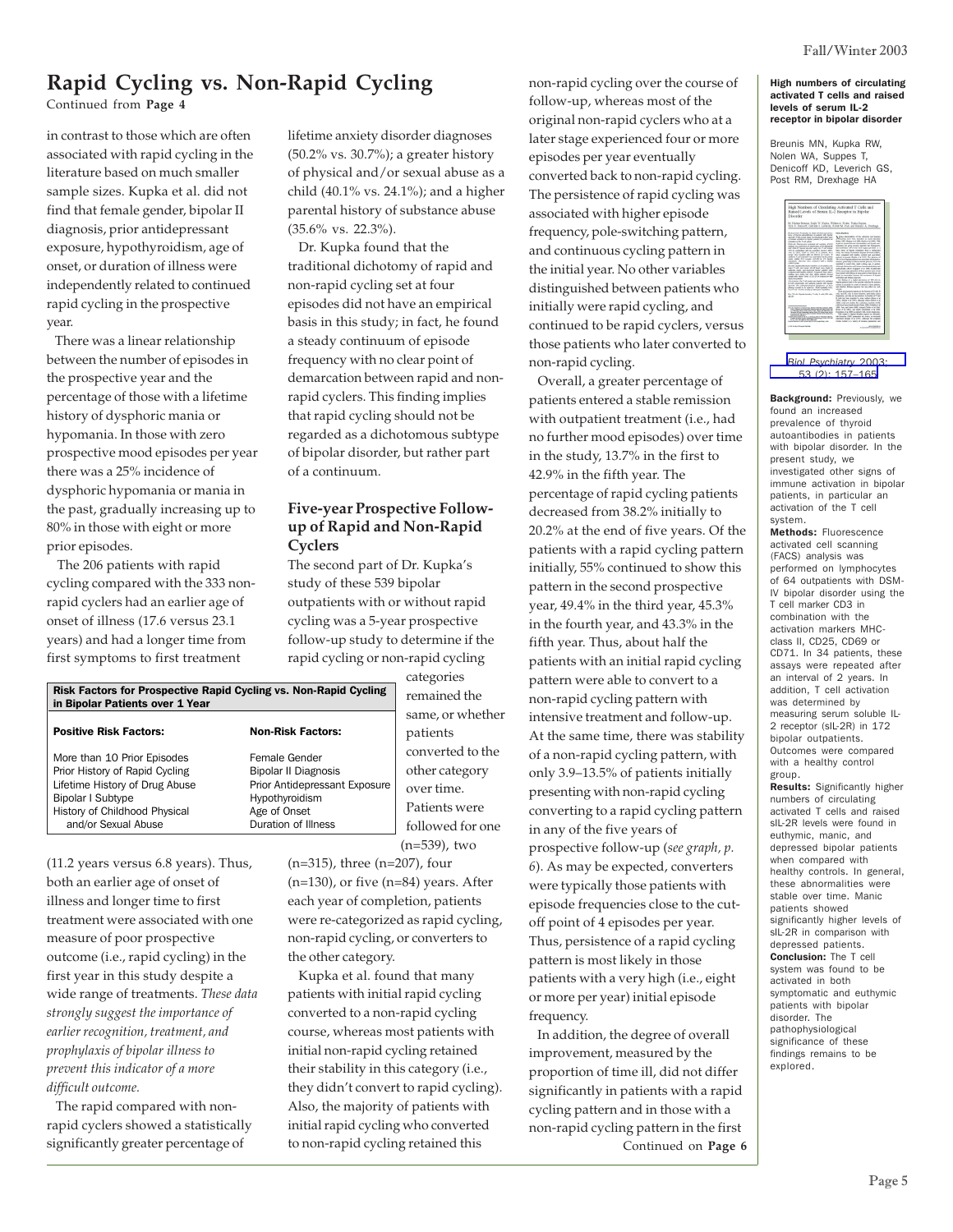#### Rapid and non-rapid cycling bipolar disorder: a meta-analysis of clinical studies

Kupka RW, Luckenbaugh DA, Post RM, Leverich GS, Nolen WA

Background: Rapid cycling, defined as 4 or more mood episodes per year, is a course specifier of bipolar disorder associated with relative treatment resistance. Several risk factors have been suggested to be associated with rapid cycling. The purpose of this meta-analysis was to compare clinical studies for the evidence of discriminating factors between rapid and nonrapid cycling.

Data Sources and Selection: We searched MEDLINE and reference lists of articles and book chapters and selected all of the clinical studies published from 1974 to 2002 comparing subjects with rapid and non-rapid cycling bipolar disorder. Prevalence rates and mean random effect sizes for 18 potential risk factors that were reported by at least 3 studies were calculated. In addition, we differentiated between current and lifetime



diagnoses of rapid cycling. Data Synthesis: Twenty studies were identified. Rapid cycling was present in 16.3% of 2054 bipolar patients in 8 studies that included patients who were consecutively admitted to an inpatient or outpatient facility, without *a priori* selection of rapid cyclers and without matching the numbers of rapid cyclers to non-rapid cycling controls. Female gender and bipolar II subtype both had a small, but statistically significant, effect (p <.000 for female gender, p <.001 for bipolar II subtype). The further absence of recurrences with lithium prophylaxis was reported in 34% of rapid cyclers compared

with 47% of non-rapid cyclers, a nearly

*J Clin Psychiatry* 2003; 64 (12): 1483–1494

significant difference, and a partial response was present in 59% and 65% of patients, respectively. The effect of hypothyroidism was significant ( $p < .01$ ) in studies using current, but not lifetime, definitions of rapid cycling. In 46% of cases, a rapid cycling course was preceded by treatment with antidepressants, but systematic data on their causal role are lacking. Conclusion: Rapid cycling is slightly more prevalent in women and in patients with bipolar II subtype. In contrast to common opinion, lithium prophylaxis has at least partial efficacy in a considerable number of rapid cyclers, especially when antidepressants are avoided. Hypothyroidism may be

## **Magnetic Brain Stimulation**

associated with mood destabilization in vulnerable patients.

Continued from **Page 1**

received sham EP-MRSI; and 14 healthy subjects (without bipolar disorder) also received active EP-MRSI. The patients with bipolar disorder were either bipolar I or bipolar II, and between the ages of 18 and 65. None of the participants in the study were aware that the EP-MRSI evaluation was being investigated for mood effects, and they could not tell the difference between sham and active EP-MRSI. The active treatment consisted of four EP-MRSI sequences lasting a total of 20.5 minutes. Each sequence produced a series of 512 alternating pulses 0.256 msec long, repeated every 2 seconds for 4 minutes.

 In 23 of the 30 patients with bipolar disorder, mild to marked mood improvement was seen, particularly in all 11 of the patients who were unmedicated at the time. Improvement in patients with sham EP-MRSI was seen in only three of 10 patients. Four of 14 control subjects without bipolar illness, who received active EP-MRSI, also felt better. The eventual clinical significance of this magnitude of improvement, and whether it can be converted into a time frame yielding lasting effects, remains to be ascertained.

 Despite these ambiguities there is keen interest in this potential new technique because it uses ultra low-level magnetic fields (100 to 1,000 times weaker than repetitive transcranial magnetic stimulation [rTMS] fields). The electrical field (0.7 V/m) is some 500 times lower than that generated in



# **Rapid Cycling vs. Non-Rapid Cycling**

Continued from **Page 4**

year. Thus, rapid cyclers are amenable to treatment, even if the residual symptoms are more prominent than in non-rapid cyclers. In conclusion, these results support the notion that rapid cycling should be conceptualized as a dimensional rather than a categorical course specifier for bipolar disorder.

 **Postscript:** Dr. Kupka's thesis was sponsored by Dr. W. Nolen, Altrecht Institute for Mental Health Care, Utrecht, and the Department of Psychiatry, University Medical Center, Utrecht, The Netherlands,

and co-sponsored by Dr. R. Post, Biological Psychiatry Branch, NIMH, Bethesda, MD. Collaborators on this work included L. Altshuler, M. Frye, T. Suppes, P. Keck, S. McElroy, K. Denicoff, G. Leverich, J. Walden, and H. Grunze. The work of the thesis was supported by the Stanley Medical Research Institute, Bethesda, MD, and the Altrecht Institute for Mental Health Care, Utrecht, The Netherlands; all investigators associated with this research are appreciative and indebted for this generous support.

the rTMS paradigm (1-500V/m). The sequence utilized by Rohan and colleagues yielded a frequency stimulation of 1 kHz, or about 1000 times higher frequency than the 1-20 Hz that is typically generated with rTMS. Rohan and colleagues believe it is this ultra high frequency, and not the extremely lowlevel magnetic field (which is also unidirectional in character) that yields the acute therapeutic effects of the EP-MRSI sequence. Some neurons fire this fast (at 1k Hz) naturally, and it is thought these ultra high frequency, unidirectional, low-level magnetic fields might somehow re-train dysfunctional neural pathways to fire in a more organized fashion.

## **II. rTMS**

In many previous issues of the *BNN*, we have reported on the use of rTMS of



the brain whereby, using a figure-of-eight magnetic coil, one is able to induce relatively focal electrical discharges in the brain of the patient. For example, if the rTMS coil is placed over the motor cortex, it can discretely produce isolated hand (or even thumb)

twitches, and more dorsally, leg and foot twitches. Most of the research with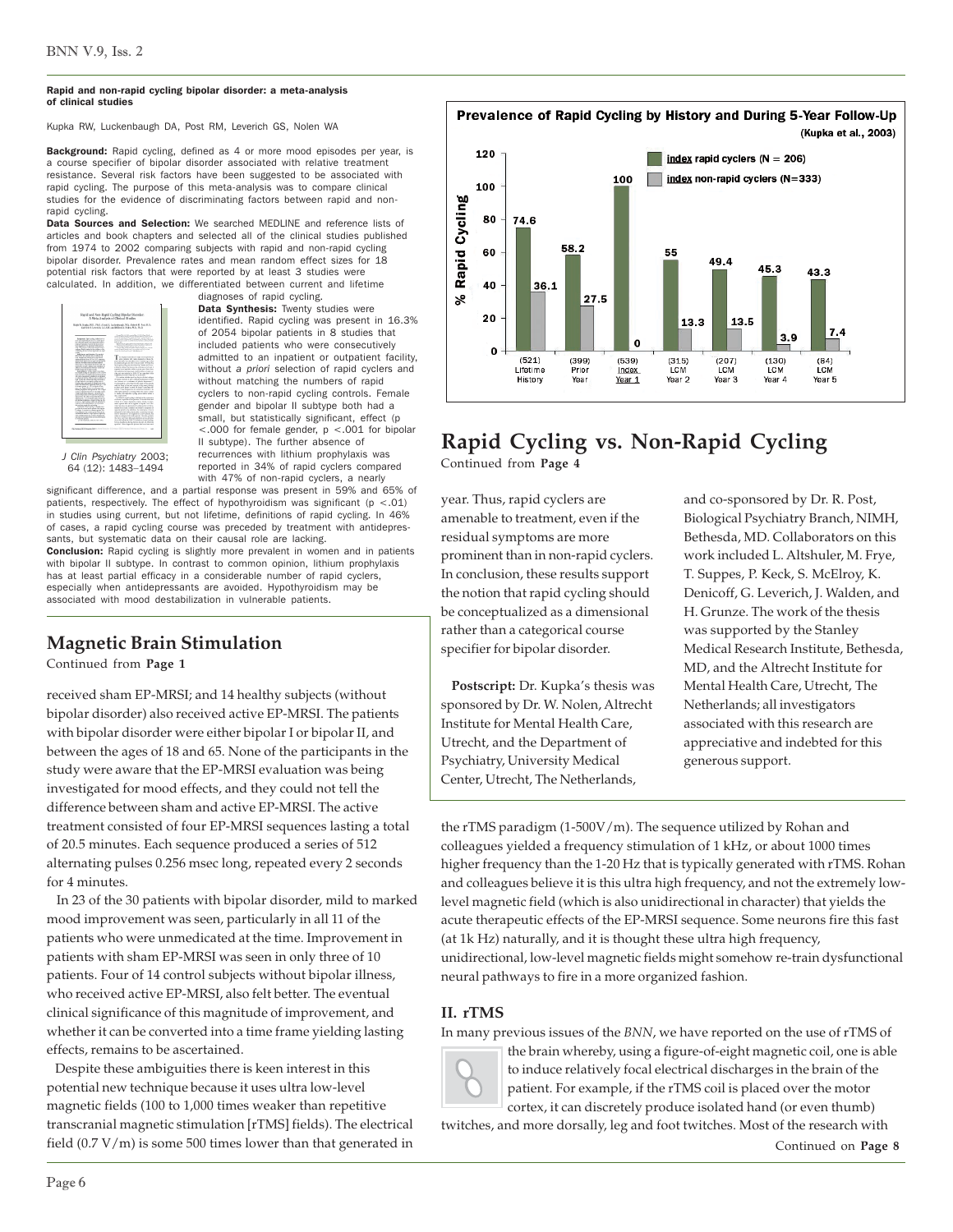## **Part II: Fifth International Conference on Bipolar Disorder**

Continued from **Page 3**

 *These data add to a substantial consensus among many investigative groups, that a factor reflecting irritability, mood lability, anger, impulsiveness, and aggression often is the earliest prodrome (or manifestation) of bipolar illness (i.e., bipolar not otherwise specified), and these symptoms begin to differentiate bipolar from unipolar illness, attention-deficit hyperactivity disorder (ADHD), and normal controls at the earliest ages (3-6) [\(Fergus et al., 2003; J Affect](http://www.ncbi.nlm.nih.gov/entrez/query.fcgi?cmd=Retrieve&db=pubmed&dopt=Abstract&list_uids=14550937) [Disord 77 \[1\]: 71](http://www.ncbi.nlm.nih.gov/entrez/query.fcgi?cmd=Retrieve&db=pubmed&dopt=Abstract&list_uids=14550937)*–*78). It is only after ages 7*–*9 that more classic manic and depressive symptom clusters begin to emerge in those eventually diagnosed with bipolar illness.*

 Dr. R. Findling (Case Western Reserve University, Cleveland) et al. presented data from a randomized trial of divalproex sodium (Depakote®) vs. placebo in the treatment of youth at a genetically high-risk for developing bipolar disorder. Youths between 5–17 years old meeting DSM-IV criteria for bipolar not otherwise specified (NOS) or cyclothymia, who also had a parent with bipolar disorder, were randomized to placebo or divalproex treatment for up to five years. In the 53 youths randomized (average age 10.7 years) to divalproex and placebo, there were no differences in the time to discontinuation for a mood event or discontinuation for any reason (both groups did well).

 *Dr. K. Chang [\(Chang et al., 2003; J Clin](http://www.ncbi.nlm.nih.gov/entrez/query.fcgi?cmd=Retrieve&db=pubmed&dopt=Abstract&list_uids=12927009) [Psychiatry 64 \[8\]: 936–942\)](http://www.ncbi.nlm.nih.gov/entrez/query.fcgi?cmd=Retrieve&db=pubmed&dopt=Abstract&list_uids=12927009) saw a high percentage of responders in his study of offspring of parents with bipolar illness when treated with divalproex, but in the absence of placebo, it is not clear whether such an open study actually reflects drug efficacy.*

 Findling et al. also reported on a doubleblind study of the combination of divalproex and lithium in 139 youths aged 5–17 years who met DSM-IV criteria for bipolar I or bipolar II. In this study, patients first received the combination for up to 20 weeks; if they met remission criteria for four consecutive weeks, they were then randomized to receive either lithium or divalproex monotherapy. After 8 weeks, a significant improvement in all outcome measures was found, and 43% of the patients met remission criteria and were randomized to monotherapy. The primary reason for failing to meet remission criteria on the combination was study non-adherence.

 *This reasonable rate of response to combination treatment in these children differs from the data of Dr. J. Calabrese et al. (2003) wherein only 18% of the intent-to-treat group of adults with rapid cycling bipolar illness stabilized sufficiently on this combination. Taken together, these data suggest the possibility that adults may become more treatment-resistant, possibly as a function of experiencing increased number of episodes. Consistent with this finding are the analyses from the lamotrigine (Lamictal*®*) vs. lithium vs. placebo 18-month prophylaxis study, where those patients with a greater number of prior treatments were less likely to respond, particularly with lithium; see BNN Vol. 9, Issue 1.*

 Preliminary results from a randomized trial of an interpersonal/cognitive behavioral intervention for preventing bipolar disorder in depressed adolescents were reported by Dr. F. Kochman (EPSMAL, Lille, France) and colleagues. Thirty-six adolescents (aged 12– 18 years) with major depressive disorder and at least one parent with a lifetime diagnosis of unipolar or bipolar disorder were randomized to 16 sessions of interpersonal/ cognitive behavioral therapy or needs-based intervention. After 12 months, seven of the 18 adolescents in the needs-based intervention progressed to a hypomanic or manic episode, whereas only three in the interpersonal/ cognitive behavioral therapy did so.

 *Secondary prevention of the progression to bipolar illness in children and adolescents may be possible with the use of early psychotherapeutic interventions.*

 Dr. D. Papolos (Juvenile Bipolar Research Foundation, Connecticut) et al. reported on a retrospective examination of antidepressantinduced adverse effects in 134 children and adolescents with bipolar disorder (2.4–18.8 years) exposed to at least one antidepressant trial. These investigators found that within the first four months of antidepressant treatment, 75.4% of those exposed experienced adverse effects including increased cycling within the day (79%), increased aggression (70.9%), and psychotic symptoms (23%). They added that aggression, violence, and suicidal ideation were not unusual sequelae of antidepressant exposure in these bipolar patients.

 *These data mirror those of Biederman et al. ([1999; J Child Adolesc Psychopharmacol 9 \[4\]:](http://www.ncbi.nlm.nih.gov/entrez/query.fcgi?cmd=Retrieve&db=pubmed&dopt=Abstract&list_uids=10630454) [247–256\)](http://www.ncbi.nlm.nih.gov/entrez/query.fcgi?cmd=Retrieve&db=pubmed&dopt=Abstract&list_uids=10630454) and the views of most investigators in*

*the field, indicating that stimulants and antidepressants in the absence of mood stabilizers in patients presenting with juvenile onset bipolar disorder may not only be ineffective, but may also be*



Conference on Bipolar Disorder

*associated with exacerbation of the illness.*

 A prospective comparison of risperidone (Risperdal®) vs. mood stabilizers in pediatric bipolar disorder was conducted by Dr. M. Pavuluri (University of Illinois at Chicago) and co-investigators. Eighty-seven outpatient children and adolescents (average age 12 years) with pediatric bipolar disorder were treated with a mood stabilizer, risperidone monotherapy, or combination treatment for six months. Improvement on all subscales of the rating instrument used was strong and significant regardless of medication group. Risperidone monotherapy was associated with a more rapid improvement on an overall improvement scale, whereas combination therapy resulted in more rapid improvement in symptoms of depression, psychosis, and sleep disturbance.

 Dr. M. DelBello (University of Cincinnati) et al. conducted a study investigating the use of divalproex for the treatment of aggression associated with adolescent mania. Previous studies have shown that divalproex is effective in reducing aggression associated with adult mania. Fifteen adolescents (aged 12–18 years) who were hospitalized for a manic or mixed episode were treated with divalproex (average serum level = 104 mg/ dL) for six weeks; Dr. DelBello found that divalproex significantly reduced aggression and irritability in this population.

 A magnetic resonance imaging (MRI) study of thalamus volumes in adolescent bipolar patients (n=16) and healthy controls (n=21) by Dr. E. Monkul (Dokuz Eylul University School of Medicine, Izmir, Turkey) and colleagues found no significant differences between the two groups (no abnormalities in thalamic size). Dr. M. Sanches (Federal University of Sao Paulo, Brazil) and other investigators from this same group also found no significant differences in the volume of the subgenual prefrontal cortex in these same adolescent bipolar patients and controls (in contrast to reductions seen in bipolar adults).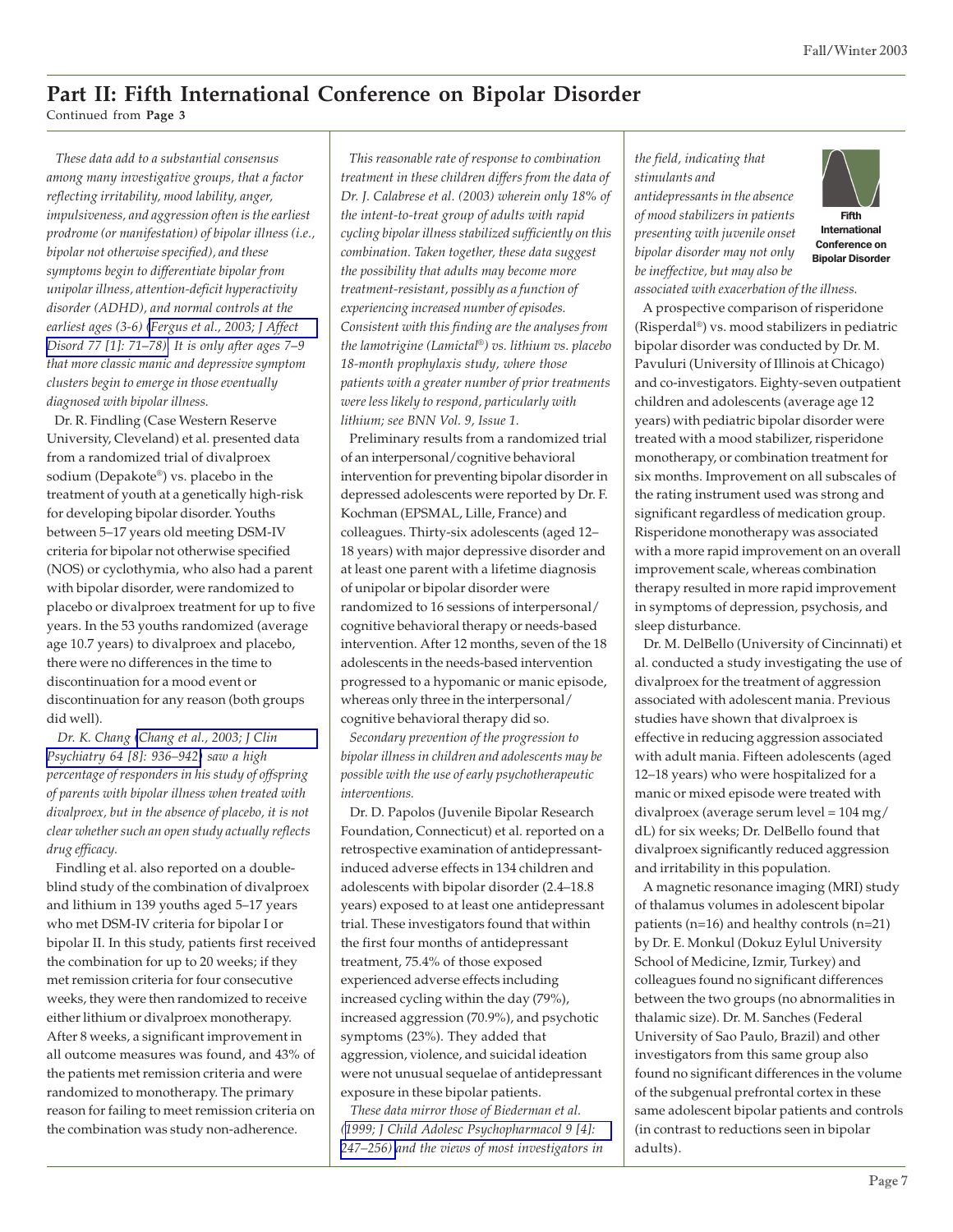## **Four Types of Magnetic Brain Stimulation**

Continued from **Page 6**

rTMS in bipolar illness and depression has used stimulation over the left prefrontal cortex, an area of the brain often underactive in depression based on functional brain imaging studies.

 A number of controlled rTMS studies (using frequencies of stimulation from 1 Hz to 20 Hz) continue to yield positive results compared with sham control procedures ([Schlaepfer et al.,](http://www.ncbi.nlm.nih.gov/entrez/query.fcgi?cmd=Retrieve&db=pubmed&dopt=Abstract&list_uids=12589372) 2003; *[Neuropsychopharmacol](http://www.ncbi.nlm.nih.gov/entrez/query.fcgi?cmd=Retrieve&db=pubmed&dopt=Abstract&list_uids=12589372)* 28 [\[2\]: 201–205\),](http://www.ncbi.nlm.nih.gov/entrez/query.fcgi?cmd=Retrieve&db=pubmed&dopt=Abstract&list_uids=12589372) but several negative studies have also been reported and this procedure is not yet clinically available. Dr. M. George and Dr. H. Sackeim and associates are conducting a large clinical trial which may yield sufficiently clear evidence to enable there to be an application to the Food and Drug Administration (FDA) for use of this procedure for general clinical treatment purposes.

 Three studies have also compared intermediate (10 Hz, i.e. 10 stimulations/sec) or high (20 Hz) rTMS stimulation over the left dorsolateral prefrontal cortex using intensities of 90, 100, or 110% of motor threshold and found degrees of clinical efficacy approximately comparable to those of electroconvulsive therapy (ECT)(*BNN* Vol. 7, Issue 2). Should these observations be replicated in further studies, it would be clinically important, as rTMS would be substantially more convenient and less costly than ECT, without requiring anesthesia, the induction of a seizure, or the associated low incidence of retrograde memory loss.

## **III. MST**

Another new avenue of brain stimulation research is magnetic seizure therapy (MST),





Columbia University. MST uses transcranial magnetic stimulation to generate a seizure like ECT treatment, but with much better control (than ECT) of the seizure parameters, because the magnetic pulse easily crosses the scalp and skull (in contrast to the high resistance generated with electrical stimulation).

 Using this approach, Dr. Lisanby and colleagues have shown that the seizures induced by MST are clinically effective as an antidepressant and, at the same time, are less likely to cause neuropsychological impairment compared with ECT seizures [\(Kosel et al., 2003;](http://www.ncbi.nlm.nih.gov/entrez/query.fcgi?cmd=Retrieve&db=pubmed&dopt=Abstract&list_uids=12942146) *[Neuropsychopharmacol](http://www.ncbi.nlm.nih.gov/entrez/query.fcgi?cmd=Retrieve&db=pubmed&dopt=Abstract&list_uids=12942146)* 28 [11]: [2045–2048\).](http://www.ncbi.nlm.nih.gov/entrez/query.fcgi?cmd=Retrieve&db=pubmed&dopt=Abstract&list_uids=12942146) Although this may be a distinct advancement for the field, like ECT, MST is administered under general anesthesia in an operating setting, and thus carries much of the same inconvenience and expense associated with regular ECT.

## **IV. LL-MF**

**+ –**

In the study of EP-MRSI by Dr. Rohan et al. (*see p. 1*),



MF) generated, and not their high frequency, that is related to the therapeutic benefit of EP-MRSI. We raise this alternative possible interpretation based on several types of indirect evidence.

 Dr. M. McLean and Dr. R. Holcomb (Vanderbilt University) have used magnetic fields in this ultra low intensity range, but of a static variety, to generate anticonvulsant effects in animal models of seizures and pain, as well as clinically in patients with a variety of chronic pain

syndromes. Dr. McLean initially used a specially



magnetic field gradient which is responsible for the therapeutic effects of MST. Other magnets not in this alternating pole configuration and not generating this type of differential field did not show efficacy. This magnet is effective in some seizure models on its own and markedly potentiates the anticonvulsant effects of phenytoin when doses of this drug are in themselves not effective [\(McLean et al., 2003;](http://www.ncbi.nlm.nih.gov/entrez/query.fcgi?cmd=Retrieve&db=pubmed&dopt=Abstract&list_uids=12948620) *Epilepsy Res* [55 \[1–2\]: 105–116\)](http://www.ncbi.nlm.nih.gov/entrez/query.fcgi?cmd=Retrieve&db=pubmed&dopt=Abstract&list_uids=12948620).

 McLean and associates have now gone on to use a constant LL-MF from a specially constructed electromagnet and found similar degrees of efficacy against seizures. Thus, while effects on mood have not been directly tested with this type of constant LL-MF, it is noteworthy that other anticonvulsant modalities such as valproate (Depakote®), carbamazepine (Tegretol®), and lamotrigine (Lamictal®) do exert positive therapeutic effects in patients with bipolar illness. It is possible that whatever is engendering the transcranial anticonvulsant effects of these LL-MFs could ultimately have implications for the treatment of other neuropsychiatric syndromes beyond those of the seizure disorders.

## **Conclusions**

A cautionary note is needed for readers of this article about the unproven nature of all of these approaches, as well as the unavailability at this time of any of these modalities for clinical therapeutics, except in specific FDA-approved studies and research protocols. It should also be emphasized that the type of magnets used by Dr. McLean and associates are very different from the ordinary configuration of magnets (usually less powerful as well) that are routinely available. Therefore, one should not assume that ordinary magnets would in any way have the same anticonvulsant or antipain effects as those using the alternating pattern developed by Dr. McLean and associates. Hopefully, further studies in all these areas will ultimately yield new therapeutic applications in the future.

## **Further Reading on Magnetic Stimulation**

## **Books:**

*[Transcranial Magnetic](http://www.appi.org/book.cfm?id=8948) Stimulation in Neuropsychiatry* (2000). M.S. George, R.H. Belmaker (Eds.). [Washington DC: American](http://www.appi.org/book.cfm?id=8948) [Psychiatric Press.](http://www.appi.org/book.cfm?id=8948)

*[Handbook of Transcranial](http://www.us.oup.com/us/catalog/general/subject/Medicine/Neuroscience/?view=usa&ci=0340720093#titledescription) Magnetic Stimulation* (2002). A. Pascual-Leone, [E. Wasserman, N. Davey, J.](http://www.us.oup.com/us/catalog/general/subject/Medicine/Neuroscience/?view=usa&ci=0340720093#titledescription) Rothwell, B.K. Puri (Eds.). New York: Oxford [University Press.](http://www.us.oup.com/us/catalog/general/subject/Medicine/Neuroscience/?view=usa&ci=0340720093#titledescription)

*[Magnetotherapy: Potential](http://magnetotherapy.spellgen.com) Therapeutic Benefits and Adverse Effects* (2003). M.J. McLean, S. Engstrom, R.R. [Holcomb \(Eds.\). New York:](http://magnetotherapy.spellgen.com) [TFG Press.](http://magnetotherapy.spellgen.com)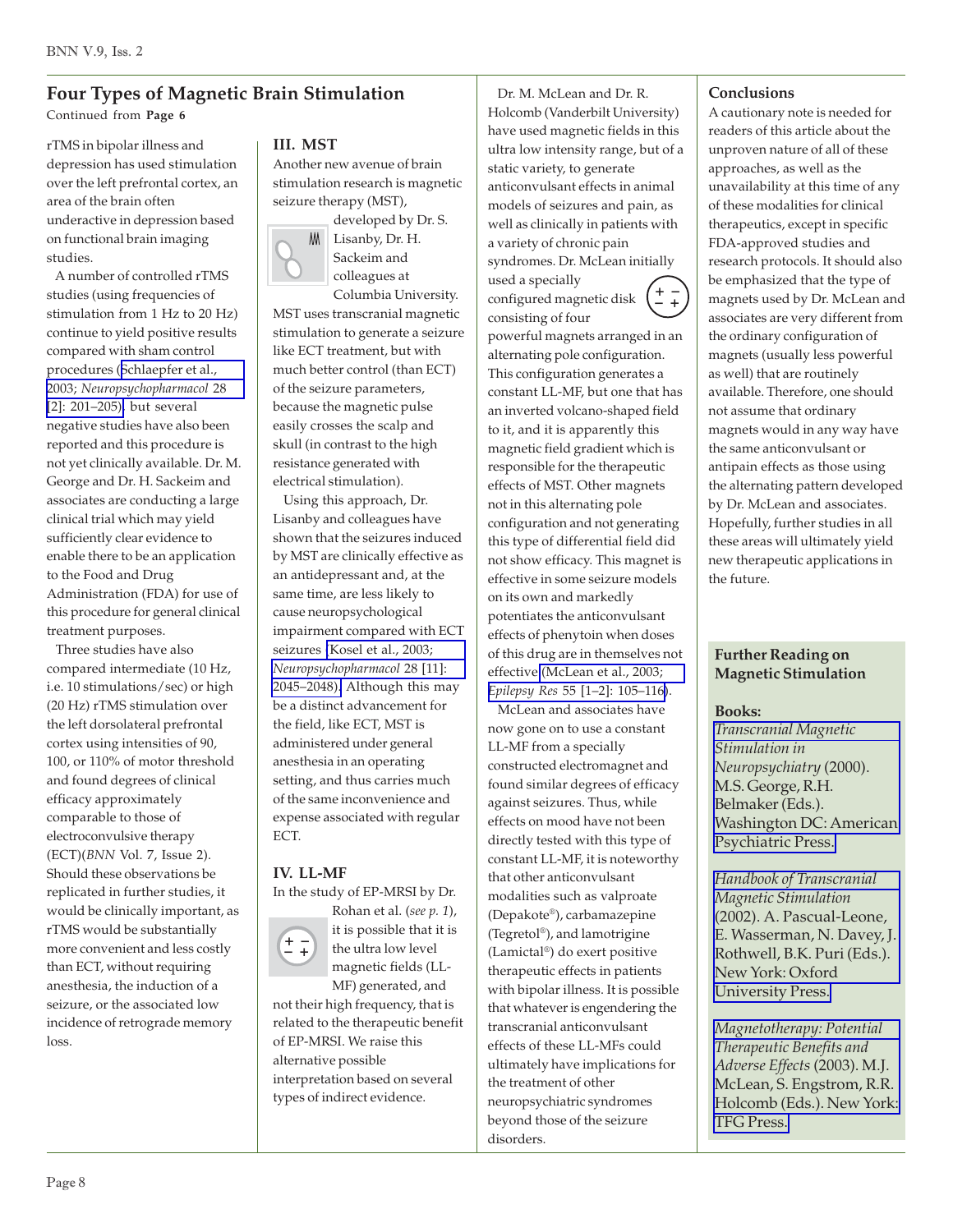Continued from **Page 2**

bipolar sample was 71%. The mean delay in receiving a diagnosis of bipolar disorder since onset of symptoms was 14 years in this prison population.

 *The delay in receiving a diagnosis in this study disappointingly is not that different from the average 10-year lag from illness onset to treatment even in an academic outpatient bipolar network, such as the former SFBN. Better treatment and earlier intervention may help prevent the development of substance abuse comorbidities and other complications including hospitalization or incarceration.*

#### **New Treatment Data**

Dr. M. Rohan (McLean Hospital) and colleagues reported positive effects of lowlevel magnetic field stimulation in bipolar patients, using an MRI scanner which produced low-level magnetic fields about 1/ 2000ths of the strength achieved with repetitive transcranial magnetic stimulation (rTMS). Twenty-three of 30 bipolar patients reported mood improvement compared with three of 10 subjects given a sham low-field magnetic stimulation (LFMS). The subgroup of medication-free bipolar patients responded best (11 of 11 subjects).

 *For a more in-depth discussion of this exciting new finding and its implications for the field, see the article on page 1 of the BNN.*

 A randomized study in the STEP-BD was stopped early because of the relatively low total response rates to either inositol (2.5*–*20 gms), lamotrigine (25*–*600 mg) or risperidone (Risperdal®; 0.5*–*6 mg) augmentation for refractory bipolar depression. Although this study did not have enough patients to reach statistical significance, the recovery rates on inositol (17.3%) and lamotrigine (24%) appeared superior to that of the addition of risperidone (5%).

 *Two other studies have suggested near significant effects of inositol as well [\(Levine et al.,](http://www.ncbi.nlm.nih.gov/entrez/query.fcgi?cmd=Retrieve&db=pubmed&dopt=Abstract&list_uids=7726322) [1995, Am J Psychiatry 152 \[5\]: 792–794](http://www.ncbi.nlm.nih.gov/entrez/query.fcgi?cmd=Retrieve&db=pubmed&dopt=Abstract&list_uids=7726322); [Chengappa et al., 2000, Bipolar Disord 2 \[1\]:](http://www.ncbi.nlm.nih.gov/entrez/query.fcgi?cmd=Retrieve&db=pubmed&dopt=Abstract&list_uids=11254020) [47–55](http://www.ncbi.nlm.nih.gov/entrez/query.fcgi?cmd=Retrieve&db=pubmed&dopt=Abstract&list_uids=11254020)).*

 Dr. M. Tohen (Lilly Research Laboratories) and colleagues reported results from an 8 week, double-blind acute study of 833 patients with bipolar I depression, finding remission rates of 24.5% on placebo, 32.8% on olanzapine, and 48.8% on the combination of

olanzapine plus fluoxetine (Prozac®)(OFC). The switch rate (treatment-emergent mania) on each of these drugs ranged from 5*–*7%. Of the three hundred sixty-seven patients who completed the acute study, 192 patients in remission entered a 6-month open continuation phase, during which patients were treated with olanzapine 5*–*20 mg/day with the option of switching to OFC (6 and 25, 6 and 50, or 12 and 50 mg/day of olanzapine and fluoxetine, respectively) after one week if needed. In this 6-month open extension 62.5% were free of a depressive relapse and 94.3% were free of a manic relapse; the treatment-emergent mania rate was 6.3%.

 *This study suggests better antimanic than antidepressant efficacy of olanzapine, even when used in combination with a serotonin-selective antidepressant. The acute phase of this study has now been published [\(Tohen et al. 2003; Arch Gen](http://www.ncbi.nlm.nih.gov/entrez/query.fcgi?cmd=Retrieve&db=pubmed&dopt=Abstract&list_uids=14609883) [Psychiatry 60 \[11\]: 1079–1088\)](http://www.ncbi.nlm.nih.gov/entrez/query.fcgi?cmd=Retrieve&db=pubmed&dopt=Abstract&list_uids=14609883). The olanzapine-fluoxetine combination has now been Food and Drug Administration-approved for the*

*treatment of bipolar depression. The name of the new medication is Symbyax®. Whether Symbyax will prove more useful than*

*individualizing patients to the best doses and options remains to be seen.*

 An investigation of the drug memantine (Axura®) in patients with major depressive disorder was conducted by Dr. J. Ferguson (Pharmacology Research Institute, Salt Lake City) and associates. Memantine is a noncompetitive, glutamate N-methyl-Daspartate (NMDA) receptor antagonist that is typically used in the treatment of Alzheimer's disease and dementia. In this 12-week open evaluation in eight patients, memantine was effective in 62.5% of the patients in reducing depression, at a mean dose of 18.1 mg/day.

 *These open study results deserve further exploration, but are consistent with a role for glutamate receptor involvement in depression since memantine is a glutamate NMDA-receptor antagonist. Previous studies have suggested better efficacy in Alzheimer's disease of the memantinedonepezil (Aricept®) combination than with either drug alone.*

 Dr. P. Blier (University of Florida) and colleagues conducted a novel antidepressant study in which they hypothesized that initiating treatment with two antidepressants (instead of one) for unipolar depression might improve the onset of action and/or the magnitude of response. In their double-blind study, mirtazapine (Remeron®; 30 mg at night) was combined with fluoxetine (20 mg/ day), venlafaxine (75 mg/day titrated to 225 mg/day in two weeks), or bupropion (150 mg/day). Fluoxetine monotherapy was used as the control. After six weeks, patients who achieved remission on fluoxetine alone or fluoxetine + mirtazapine stayed on fluoxetine, whereas those patients taking bupropion + mirtazapine or venlafaxine + mirtazapine stayed on mirtazapine, with venlafaxine gradually discontinued over two weeks. In a preliminary analysis of the first 56 randomized patients, the combination treatments produced a significant improvement earlier (starting at day four), versus the fluoxetine alone group (starting at day 10). The venlafaxine + mirtazapine group showed the most robust efficacy versus the fluoxetine-only group. Forty-three patients then entered the 6-month continuation study

*"[in an uncontrolled study in unipolar illness] . . . memantine was effective in 62.5% of the patients in reducing depression, at a mean dose of 18.1 mg/day. "*

> (fluoxetine alone versus mirtazapine alone). Sixteen (37%) of these patients relapsed, 12 of them in the first month, i.e., remission was often not maintained if patients switched back to a single agent, suggesting the utility of continuing combination treatment in those who respond.

 *These data support the view that what gets a patient well acutely may be the best strategy (in the absence of problematic side effects) for longterm prophylaxis, i.e., prevention of relapses.*

 As noted in the last issue of the *BNN* (Vol. 9, Issue 1), the new anticonvulsant zonisamide (Zonegran®) has the potential to not only be an effective adjunctive mood stabilizer, particularly for mania or rapid cycling (McElroy et al., 2003, unpublished data), but also may possess the positive side effect of weight loss. Dr. T. Ketter (Stanford University) and co-investigators reported data from an open trial of adjunctive zonisamide for obesity in 11 medicated euthymic bipolar patients (on an average of 3.6 medications). Dr. Ketter found that weight decreased at a rate of 1.3 pounds/wk over an

Continued on **Page 10**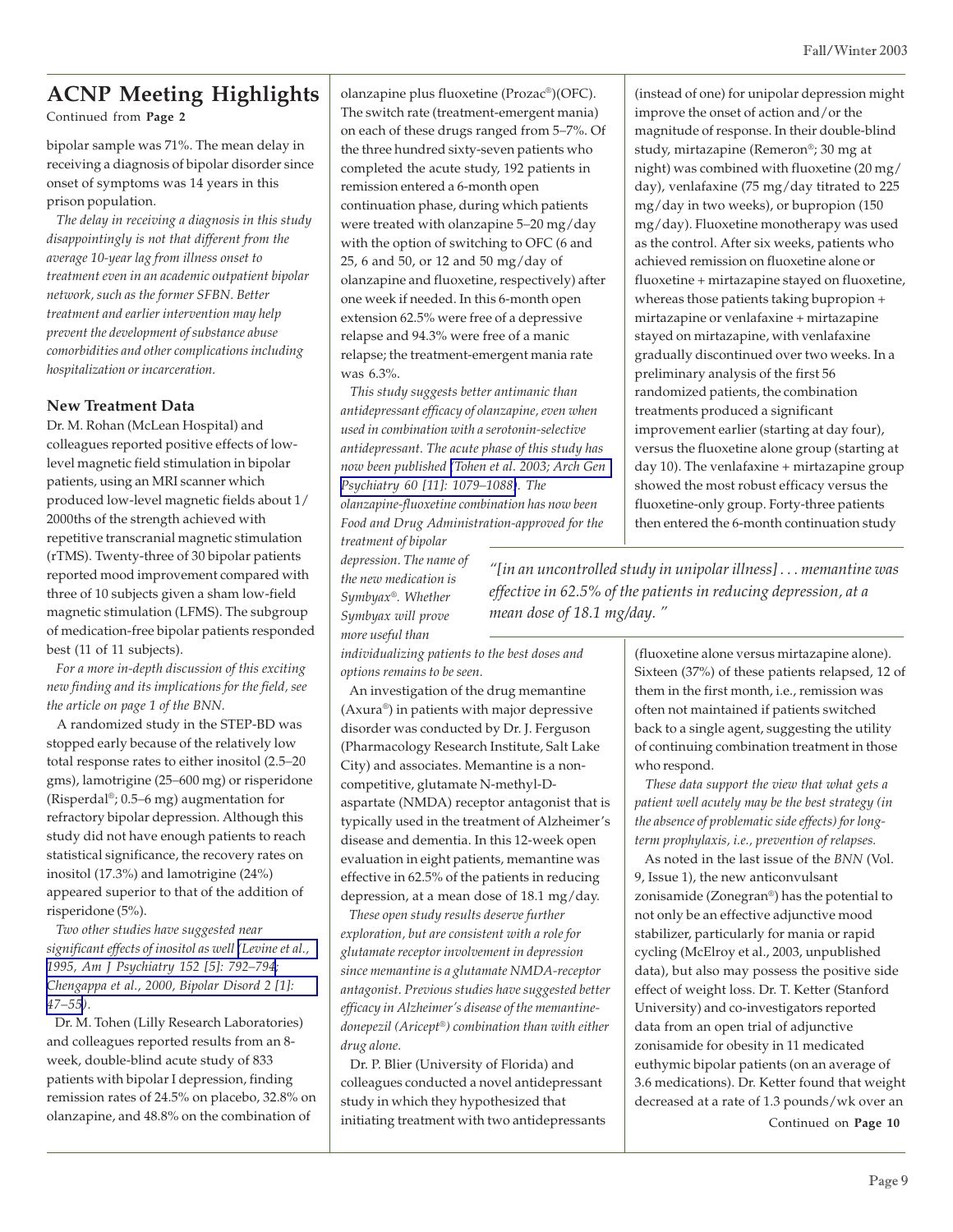Continued from **Page 9**

average of nine weeks, although five (45%) of the patients discontinued early due to adverse effects, mostly irritability or gastrointestinal problems. The final dose of zonisamide in this study was 418 mg/day.

 *Lower doses of zonisamide may also be effective and cause fewer adverse side effects, as suggested from the study of McElroy et al.*

 An 8-week study using lower doses (up to 300 mg) of zonisamide in bipolar patients with depression was conducted by Dr. A. Anand (Indiana University) et al. Twelve patients enrolled in the study, with eight patients completing eight weeks of treatment. Adjunctive zonisamide significantly decreased depression and severity of illness, but made no significant change in mania. There were no reports of significant weight loss. The major side effect reported was increased urinary frequency.

 *The psychotropic profile of zonisamide in mania*

*"By day four of the study, in the 102 patients taking ziprasidone and lithium, rates of change in mania and related psychopathology were significantly greater than in those patients taking lithium and placebo . . . ziprasidone plus lithium may cause an earlier onset of clinical improvement than lithium alone"*

*and depression requires further studies, but it appears to be another good option (like topiramate [Topamax®]) for weight loss.*

 Dr. R. Marcus (Bristol-Myers Squibb) presented results from a double-blind, placebo-controlled study on long-term use of the new atypical antipsychotic aripiprazole (Abilify®) in the maintenance treatment of bipolar disorder. One hundred sixty-one patients with bipolar I disorder who had experienced a manic episode and had been stabilized on aripiprazole for 6–18 weeks were randomized to double-blind maintenance treatment with either aripiprazole or placebo for 26 weeks. Time to relapse for bipolar disorder symptoms was significantly longer with aripiprazole, and total number of patient relapses (for mania, mixed, or depression symptoms) was significantly fewer in patients on aripiprazole. The only side effects that were more common (\$ 10%) with aripiprazole than with placebo were anxiety and nervousness.

 *These data are of considerable importance given aripiprazole's unique mechanism of antipsychotic and antimanic action as a partial agonist (rather than as an antagonist) at dopamine and serotonin type-1A receptors and its good tolerability profile.*

 A study of rapid quetiapine (Seroquel®) administration in the treatment of acute mania was conducted by Dr. D. Fleck (University of Cincinnati) and associates. Although studies have suggested quetiapine is effective in treatment-resistant bipolar disorder, it is unclear whether doses of quetiapine can be quickly adjusted safely, which is often required in acute mania. Twenty patients hospitalized for a manic or mixed episode of bipolar I disorder with psychotic features were randomly assigned to receive either rapidly adjusted quetiapine  $(n=11)$  or divalproex  $(n=9)$ , dosed with a loading strategy, for two weeks. The mean divalproex dose was 1500 mg, and quetiapine was increased from 150 mg on day one to >400 mg by day four. Both groups showed significant reduction in overall and manic

> symptoms, however, significant decreases were seen in depressive symptoms only in the quetiapine group. Both treatments were well tolerated.  *These data of Dr. Fleck*

*support the findings of a study that will be presented at the American Psychiatric Association meeting in May, showing acute antidepressant efficacy of quetiapine monotherapy in acute bipolar depression. The study that will be presented shows rapid onset of improvement on quetiapine 300 mg/day or 600 mg/day versus placebo from week one on; improvement was seen in depression, anxiety, and sleep.*

 The new atypical antipsychotic ziprasidone (Geodon®) was evaluated by Dr. L. Price (Brown University, Providence) and colleagues in a randomized, double-blind, placebo-controlled, 21-day trial in 205 patients with bipolar I disorder, most recent episode manic or mixed, who were already taking lithium. By day four of the study, in the 102 patients taking ziprasidone and lithium, rates of change in mania and related psychopathology were significantly greater than in those patients taking lithium and placebo. By day 14, rates of change were comparable between the two groups, with no statistically significant differences. The

ziprasidone and lithium combination was well tolerated (discontinuation because of adverse side effects was # 5% in both groups). The authors conclude that ziprasidone plus lithium may cause an earlier onset of clinical improvement than lithium alone.

 A novel use of a combination of medication and psychotherapy was performed by Dr. B. Rothbaum (Emory University, Atlanta) et al. In 28 patients with a fear of heights (acrophobia), these investigators used behavioral exposure therapy along with two separate doses of d-cycloserine, a partial agonist at the NMDA glutamate receptor, and a putative cognitive enhancer. Three months following the two therapy sessions, those who received the d-cycloserine plus exposure therapy were the most significantly improved over those who received placebo.

 *This study suggests that cognitive enhancers could accelerate the active learning process that extinction (or desensitization) with cognitive behavioral therapy requires. This approach could be groundbreaking for new combined approaches to cognitive behavioral psychotherapy.*

 Dr. L. Arnold (University of Cincinnati) et al. reported that a double-blind, multicenter trial showed that the serotonin-norepinephrine reuptake inhibitor (SNRI) duloxetine (Cymbalta®) was particularly effective in patients with fibromyalgia and with or without major depression, particularly in women.

 *This study mirrors results with venlafaxine ([Sayar et al., 2003; Ann Pharmacother 37 \[11\]:](http://www.ncbi.nlm.nih.gov/entrez/query.fcgi?cmd=Retrieve&db=pubmed&dopt=Abstract&list_uids=14565792) [1561–1565\),](http://www.ncbi.nlm.nih.gov/entrez/query.fcgi?cmd=Retrieve&db=pubmed&dopt=Abstract&list_uids=14565792) strongly suggesting that SNRIs are better for chronic pain syndromes than SSRIs.*

## **Predictors of Response**

Dr. E. Vieta (Bipolar Disorders Program, IDIBAPS, Barcelona, Spain) et al. performed an analysis on the olanzapine versus OFC study (noted on p. 9) to identify clinical predictors of response. They found four variables that significantly predicted response to olanzapine monotherapy: non-Caucasian race, absence of rapid cycling, duration of current episode less than 60 days, and one or more previous episodes of mania in the past 12 months. For OFC, only one variable predicted response—onset of bipolar disorder before age 20.

 In a re-analysis of a large double-blind, placebo-controlled trial of lithium versus divalproex versus placebo in bipolar I Continued on **Page 11**

Page 10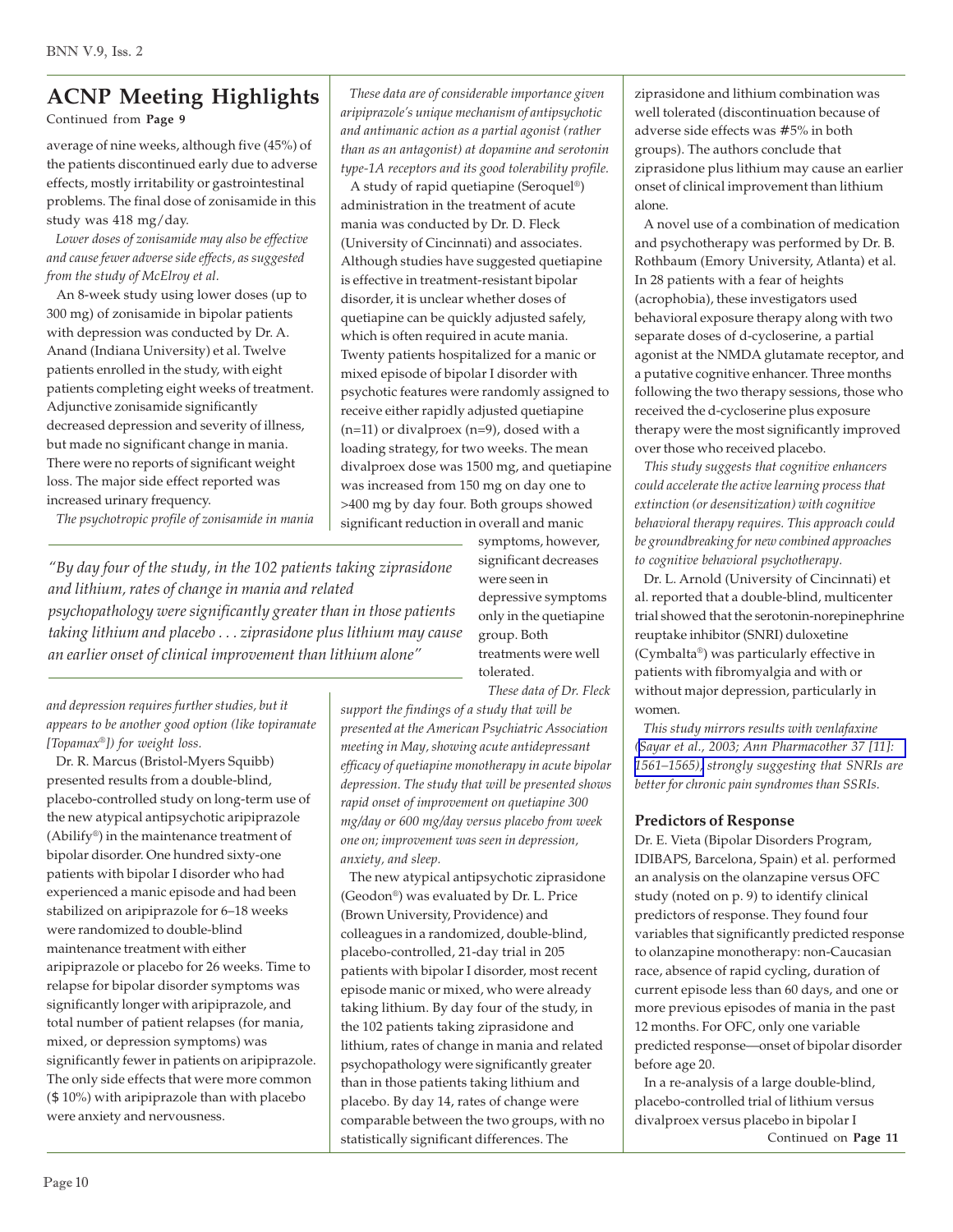Continued from **Page 10**

disorder [\(Bowden et al., 2000;](http://www.ncbi.nlm.nih.gov/entrez/query.fcgi?cmd=Retrieve&db=pubmed&dopt=Abstract&list_uids=10807488) *Arch Gen Psychiatry* [57 \[5\]: 481–489\)](http://www.ncbi.nlm.nih.gov/entrez/query.fcgi?cmd=Retrieve&db=pubmed&dopt=Abstract&list_uids=10807488), Dr. C. Bowden (University of Texas Health Science Center, San Antonio) reported that patients with dysphoric mania appeared more sensitive to the side effects of maintenance treatment, particularly with lithium, and that those patients with acute euphoric mania appeared to be more responsive to the prophylactic antidepressant effects of divalproex compared with lithium or placebo.

 The relationship between serum folate, vitamin B12, and homocysteine levels and time to onset of clinical response to fluoxetine in major depression was investigated by Dr. G. Papakostas (Massachusetts General Hospital) and associates. In 110 outpatients with major depressive disorder who had sustained acute response to fluoxetine, low serum folate levels were associated with delayed onset (average of 1.5 weeks) of antidepressant response in major depression.

 *Folic acid lowers homocysteine levels, which is a risk factor for depression, cardiovascular disease, and neuropsychiatric illness. These data provide additional rationale for suggesting that women take 1 mg of folic acid per day and men 2 mg/day as a general dietary supplement (as recommended by Dr. A. Stoll) and to help better treat their depression [\(Coppen and Bailey, 2000; J Affect](http://www.ncbi.nlm.nih.gov/entrez/query.fcgi?cmd=Retrieve&db=pubmed&dopt=Abstract&list_uids=10967371) [Disord 60 \[2\]: 121–130\)](http://www.ncbi.nlm.nih.gov/entrez/query.fcgi?cmd=Retrieve&db=pubmed&dopt=Abstract&list_uids=10967371), and reduce the risks associated with elevated homocysteine levels. At this same meeting, Dr. R. Belmaker (Ben Gurion University, Beersheva, Israel) and colleagues reported data from a study showing that reducing homocysteine with folic acid (2 mg), pyridoxine (25 mg) and vitamin B12 (400 mg) was effective in improving chronic schizophrenic symptoms in those patients with baseline increases in homocysteine.*

## **Childhood and Adolescent Bipolar Disorder**

A double-blind, placebo-controlled study of up to 400 mg/day of topiramate monotherapy in children and adolescents with acute mania was conducted by Dr. M. DelBello (University of Cincinnati) and associates. The study was terminated early because of negative results of topiramate monotherapy in adult patients in four other studies in acute mania, but 56 patients (age range 6–17) were randomized into the study before termination. Mania rating scores were

significantly reduced in the topiramate group after 28 days of treatment, as were overall illness severity scores. Sixty-six percent (66%) of the patients in the topiramate group had attention-deficit hyperactivity disorder (ADHD) versus 52% of the placebo group; 72% of the topiramate group completed the study, versus 89% of the placebo group.

 *Topiramate is ineffective in monotherapy of acute mania in adults, but questions of efficacy in childhood and adolescent mania remain.* Dr. R. Perlis (Massachusetts General

Hospital) and associates reported on data from the first 1000 STEP-BD patients, concerning early (between ages 13 and 18) and very early (before age 13) onset of

illness versus adult onset. They found that those patients with early and very early onset had a more adverse course of illness, with greater numbers of lifetime episodes (particularly depression), poorer functioning and quality of life, and a higher rate of suicide attempts.

 *These data speak to the importance of early treatment, particularly in those with early onset bipolar illness, in an attempt to convert the illness to a more benign profile. In children at high risk by virtue of one or both parents with bipolar illness, one should be alert to early signs of illness, get proper evaluation accordingly, and treatment if indicated.*

 A brief screening instrument for bipolar disorder in children and adolescents was developed and tested by Dr. E. Youngstrom (Case Western Reserve University, Cleveland) and colleagues, who tested a 10-item short form of the parent version of the General Behavior Inventory (PGBI) in parents of 512 youths (ages 5–17). The short form they developed showed good reliability (0.92), correlated 0.95 with the original scale, and showed significantly better discrimination of bipolar disorders than the full scale. The brief form also did well discriminating bipolar from unipolar disorder, and bipolar from ADHD cases. The best discriminating items on the PGBI concerned combinations of energy, irritability, and rapid changes in mood or energy; racing thoughts and difficulty falling asleep were the  $9<sup>th</sup>$  and  $10<sup>th</sup>$  best discriminating items, respectively, and grandiosity was not among the 10 most discriminating items.

#### **Neurobiology and Neuropsychology**

Dr. S. Rapoport (National Institute on Aging, Bethesda) led a group study section suggesting that several mood stabilizing drugs effective in bipolar disorder downregulate brain phospholipase A2 (PLA2) and cyclooxygenase (COX)-2, enzymes that release arachidonic acid (AA) from brain phospholipids and convert AA to bioactive eicosanoids. These drugs also decrease AA turnover and its conversion to prostaglandin E2.

*"In 110 outpatients with major depressive disorder who had sustained acute response to fluoxetine, low serum folate levels were associated with delayed onset (average of 1.5 weeks) of antidepressant response in major depression. . . "*

> *These mechanisms represent potentially new targets for therapeutics in bipolar illness.*

 Although cognitive deficits have been found in patients with bipolar disorder in a number of studies, little research has been done on neuropsychological functioning in patients in the earliest phase of illness (first-episode patients). Dr. S. Gruber (McLean Hospital) and associates performed a variety of neuropsychological tests on 27 patients admitted to the hospital for their first episode of bipolar illness, and on 28 non-psychiatric patients. The first-episode bipolar patients performed significantly worse than control subjects on tests of psychomotor speed, executive function, and memory. The investigators suggested that their findings indicate that neuropsychological deficits are present early in the course of illness, even prior to the potential residual effects caused by repeated or prolonged affective episodes, and treatment with pharmacologic agents.

## **Circulation Notice**

For clarification, the *BNN* only published two issues from 2003 (Spring/Summer issue, and Fall/ Winter issue). We have re-designed the newsletter with this issue to include more information in the same amount of space. There will be three issue published in 2004 as usual.